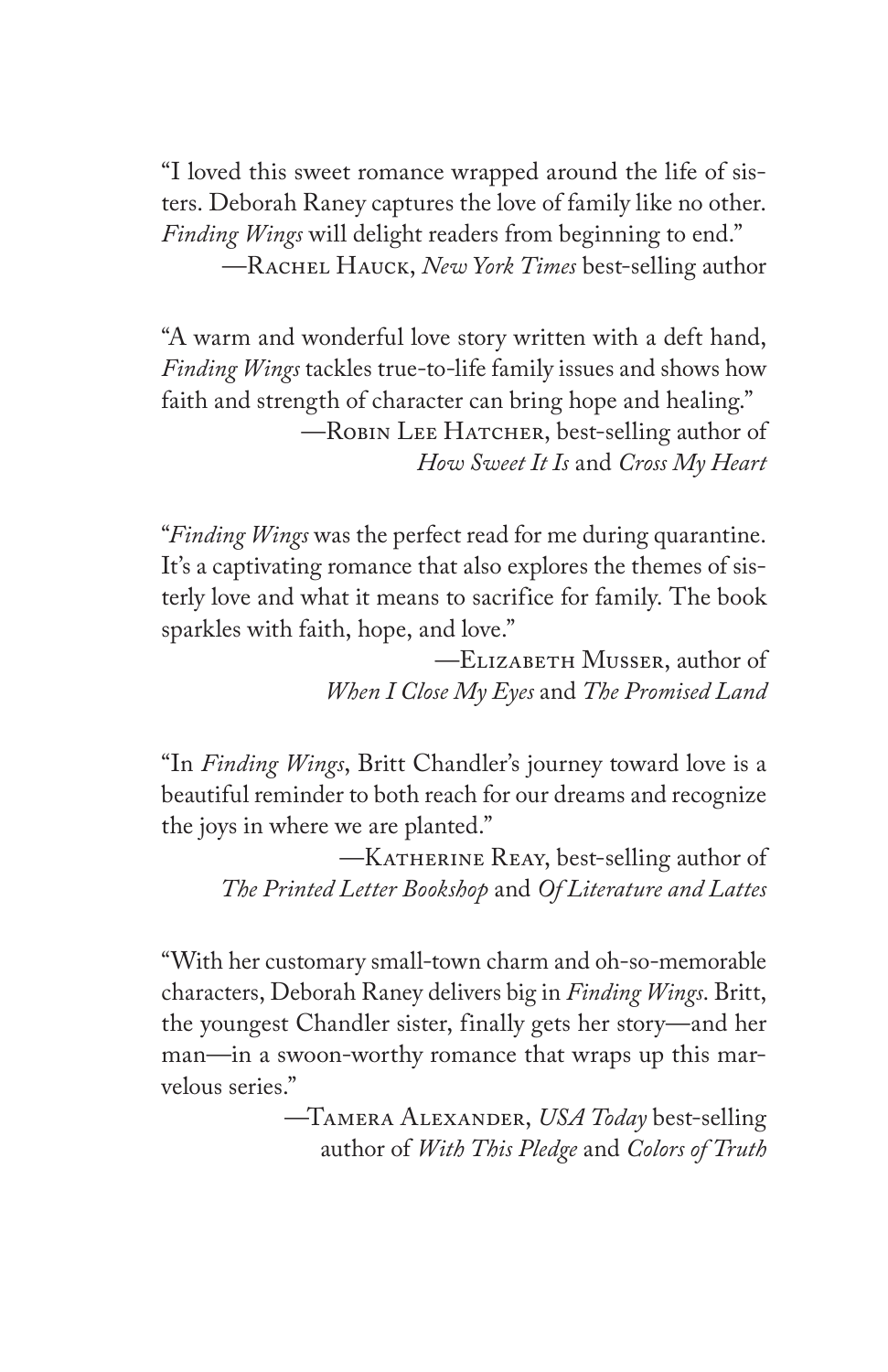"*Finding Wings* features the lovable Britt Chandler, who's still trying to find her place in the world. Raney pairs her with Rafe Stuart, a faithful, honorable man who's filled with past regrets. The story takes the characters on a compelling journey of discovery and redemption. *Finding Wings* is a lovely tale of faith and family that's sure to please fans of contemporary women's fiction!"

> —Denise Hunter, best-selling author of the Bluebell Inn series

"*Finding Wings* is a wonderful conclusion to Deborah Raney's Chandler Sisters series—not because everything ends perfectly, but because the sisters' happiness is realistic. I love each sister's story, but Britt's is my favorite as she discovers that embracing the unexpected circumstances in her life reveals God's best for her."

> —Beth K. Vogt, Christy and Carol Award–winning author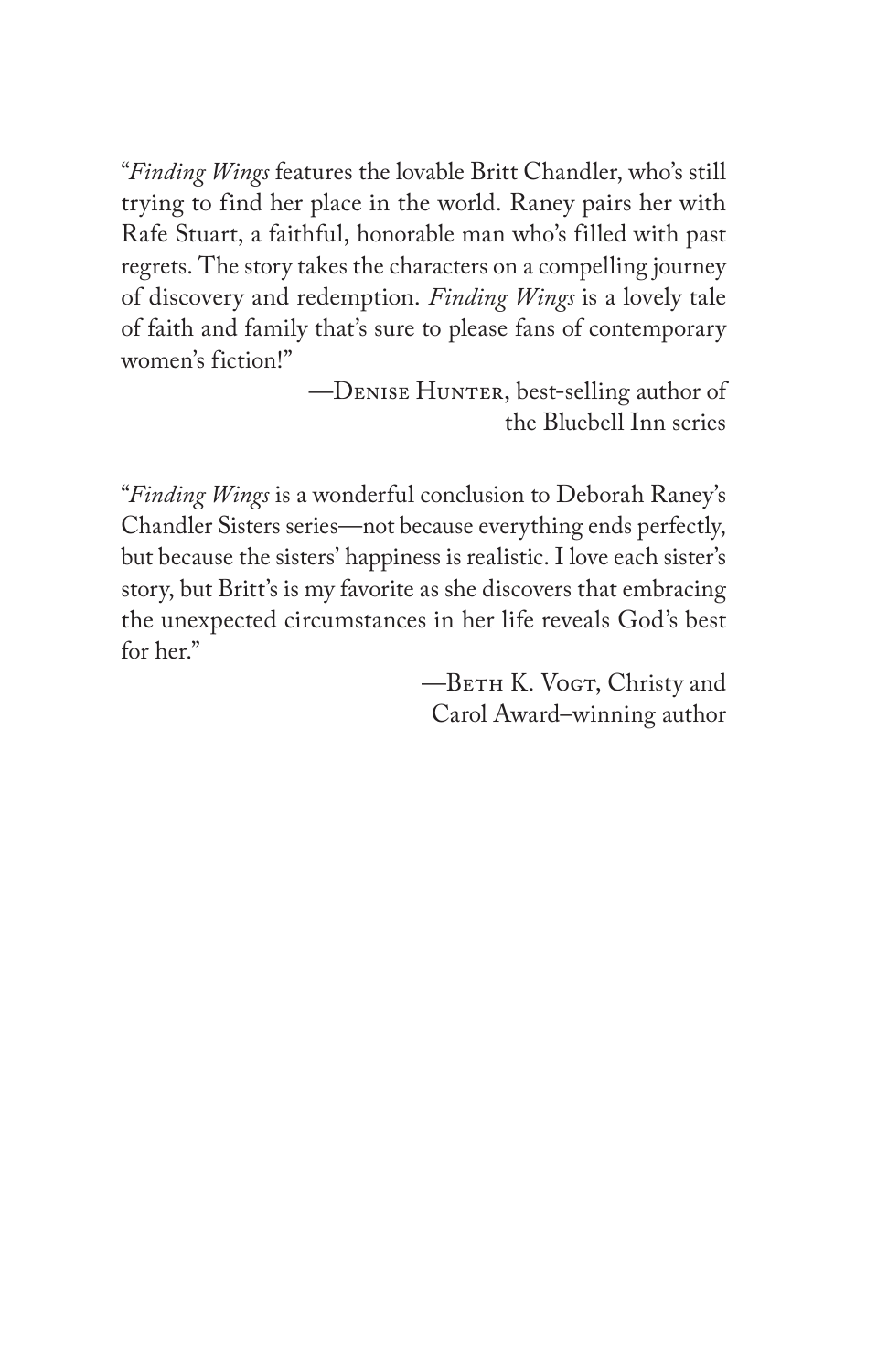# Finding Wings

A Chandler Sisters Novel

## Deborah Raney

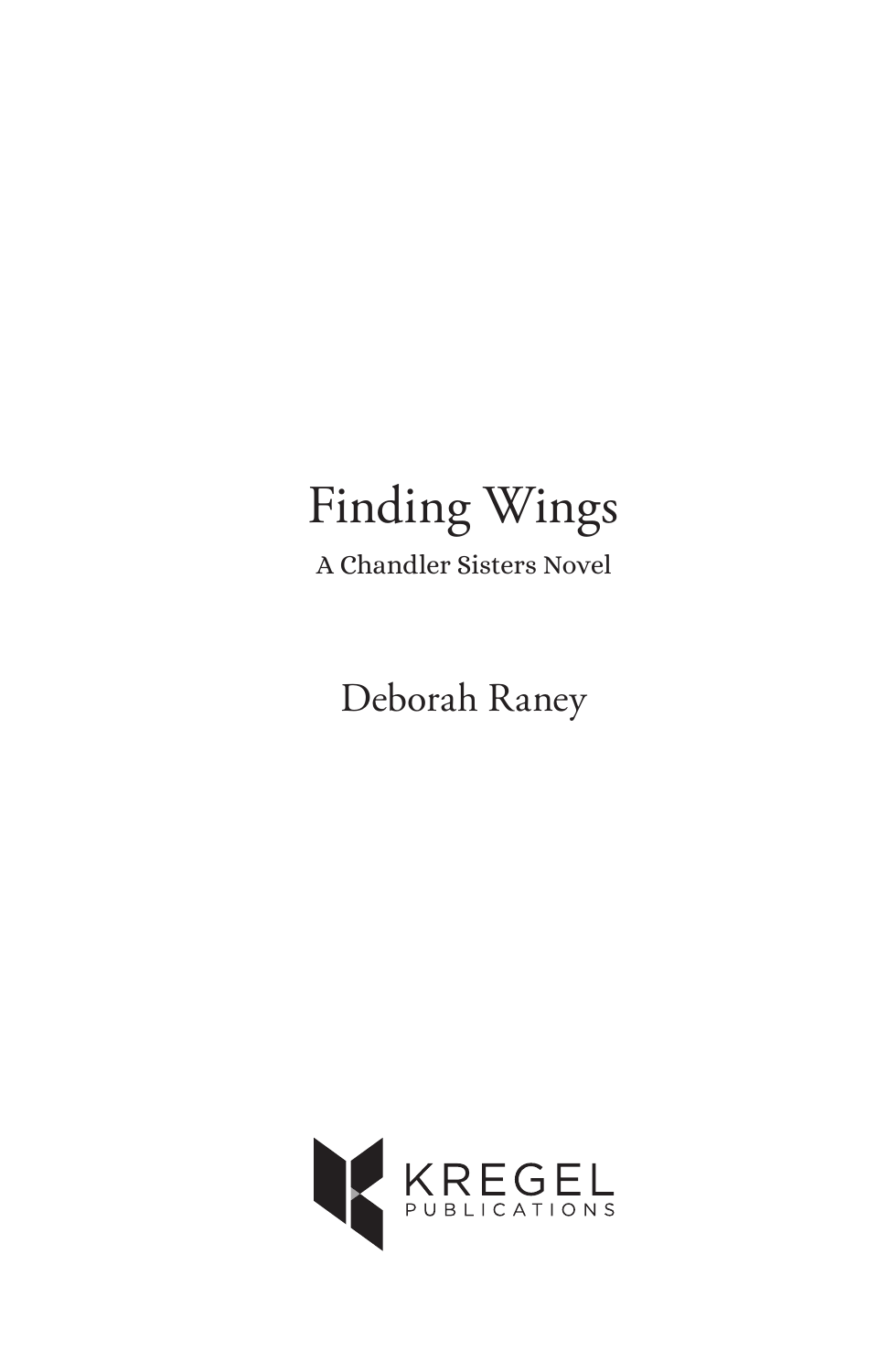#### *Finding Wings* © 2020 by Deborah Raney

Published by Kregel Publications, a division of Kregel Inc., 2450 Oak Industrial Dr. NE, Grand Rapids, MI 49505.

All rights reserved. No part of this book may be reproduced, stored in a retrieval system, or transmitted in any form or by any means—electronic, mechanical, photocopy, recording, or otherwise—without written permission of the publisher, except for brief quotations in reviews.

Distribution of digital editions of this book in any format via the internet or any other means without the publisher's written permission or by license agreement is a violation of copyright law and is subject to substantial fines and penalties. Thank you for supporting the author's rights by purchasing only authorized editions.

The persons and events portrayed in this work are the creations of the author, and any resemblance to persons living or dead is purely coincidental.

Scripture quotations are from the ESV Bible® (The Holy Bible, English Standard Version®), copyright © 2001 by Crossway, a publishing ministry of Good News Publishers. Used by permission. All rights reserved.

#### **Library of Congress Cataloging-in-Publication Data**

Names: Raney, Deborah, author. Title: Finding wings / Deborah Raney. Description: Grand Rapids, MI : Kregel Publications, [2020] | Series: Chandler sisters Identifiers: LCCN 2020019553 (print) | LCCN 2020019554 (ebook) | Subjects: LCSH: Domestic fiction. | GSAFD: Christian fiction. | Love stories. Classification: LCC PS3568.A562 F56 2020 (print) | LCC PS3568.A562 (ebook) | DDC 813/.54--dc23 LC record available at https://lccn.loc.gov/2020019553 LC ebook record available at https://lccn.loc.gov/2020019554 ISBN 978-0-8254-4670-2, print

ISBN 978-0-8254-7720-1, epub

Printed in the United States of America 20 21 22 23 24 25 26 27 28 29 / 5 4 3 2 1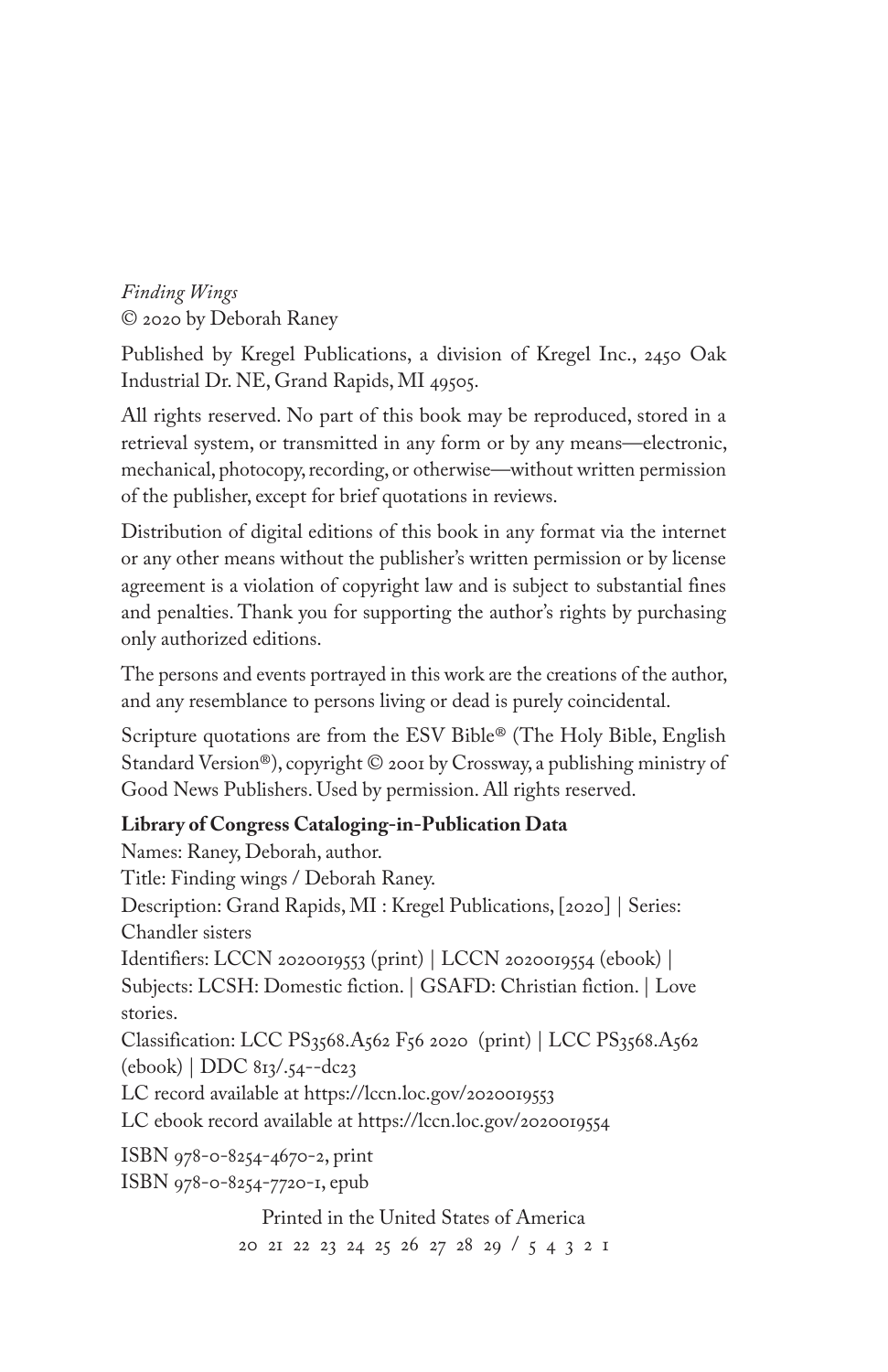### CHAPTER 1

#### *November*

BRITT CHANDLER COULDN'T HELP THE smile that came<br>as she approached the freshly installed sign near the<br>entrance to their long driveway. She tapped the brakes.<br>The Cottages on Poplar Brook Road, the crate wooden sign as she approached the freshly installed sign near the entrance to their long driveway. She tapped the brakes. The Cottages on Poplar Brook Road, the ornate wooden sign read. Billboard was more like it, the curlicue letters holding their own beneath painted silhouettes of poplar trees. The massive sign had cost a small fortune and even more to have it—and its smaller counterpart at the highway turnoff—installed. But Britt and her sisters agreed it was worth it, given the rather remote wooded acreage where they lived. More than one of their Airbnb customers had gotten lost trying to find the way on the curvy Missouri road.

Her phone chirped, and seeing her brother-in-law's name on the Caller ID, Britt pressed the button on the steering wheel to answer. "Hey, Quinn, what's up?"

"Not much. Are you home right now?"

"I will be in about two minutes. Why?"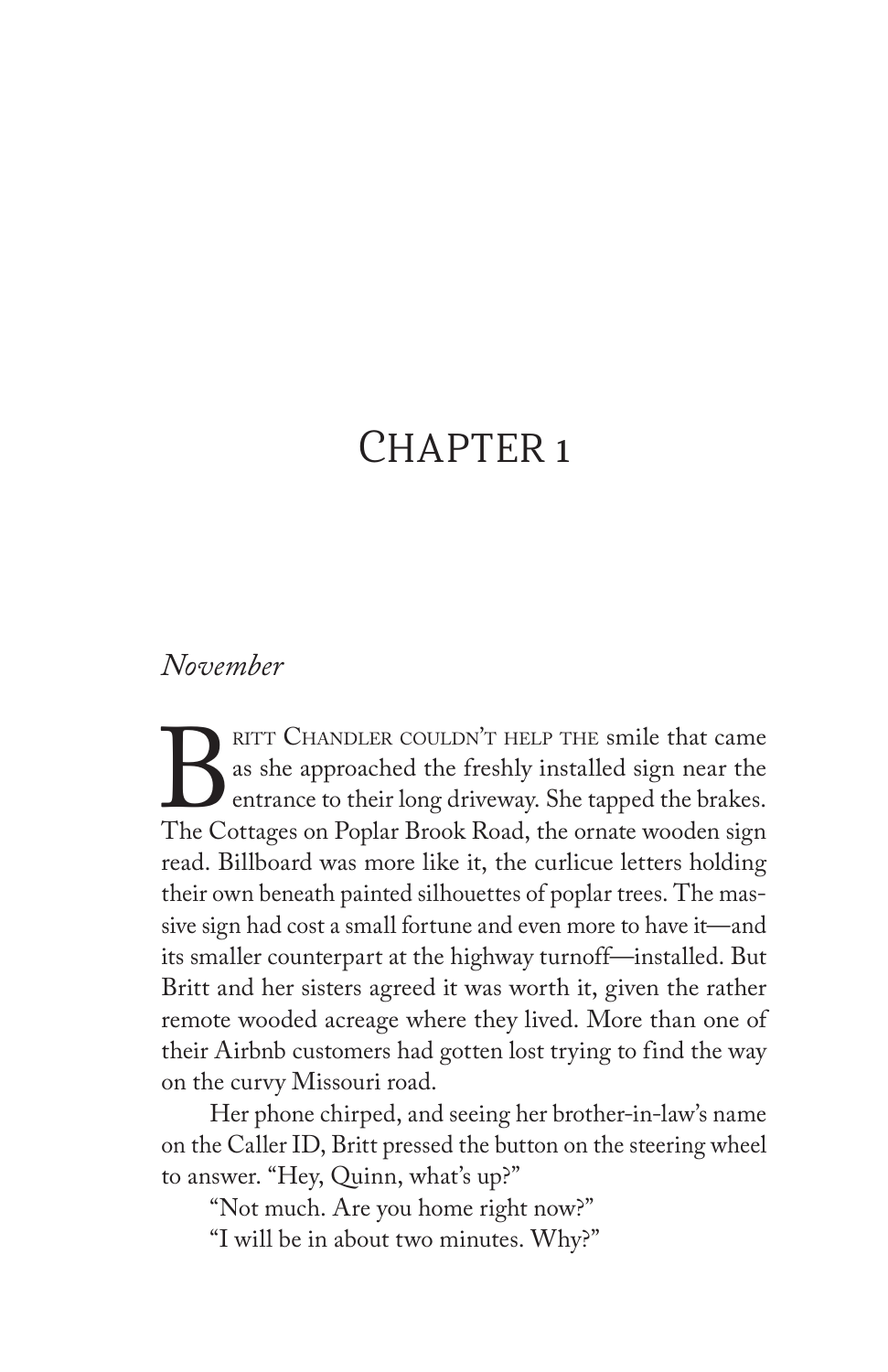"Would you mind looking in on Phee? At the new house."

"Sure. Is everything okay?" She didn't like the worry that had slipped into Quinn's voice. "She's working awfully late, isn't she?"

"As usual. And it's probably nothing, but she was feeling kind of puny when I took lunch by around one. I'm at the house here in town, but she's not home yet and she's not answering her phone. She's probably just working outside, but I'm out the door to a meeting at church and I'd feel better if somebody checked in on her. Maybe persuade her to go home if you can."

"Ha. You forget this is my stubborn big sister you're talking about."

"I remember. Believe me, I remember."

Britt laughed. "Let me get my groceries put away and I'll run over there. I have something to send home for you anyway."

 $^{\prime\prime}$ Ch?"

"It's a surprise, but you might want to save room for dessert when you get home from your meeting."

"My mouth is already watering. Thanks, Britt."

"No problem." Britt ended the call and eased her Ford Escape up the lane. She frowned. Her oldest sister's pregnancy had been pretty routine, but Phylicia's morning sickness had dragged on for almost five months now—and not just in the mornings. Britt knew Phee was weary of it, especially when she had so many things she wanted to accomplish at the house she and Quinn were building on the property.

Britt peered up through the windshield and sighed to realize that the autumn colors were all but gone. The last smattering of leaves clung tenaciously to the poplars and dogwoods lining the lane. Before long, snow would blanket the countryside, leaching the landscape of the glorious golds and reds it had worn only a few weeks ago. Of course, winter had its own beauty here in southeast Missouri, but Britt wasn't ready for that yet. Especially not for how short the days had grown. She glanced at the dashboard. Not even six o'clock and it was already dark!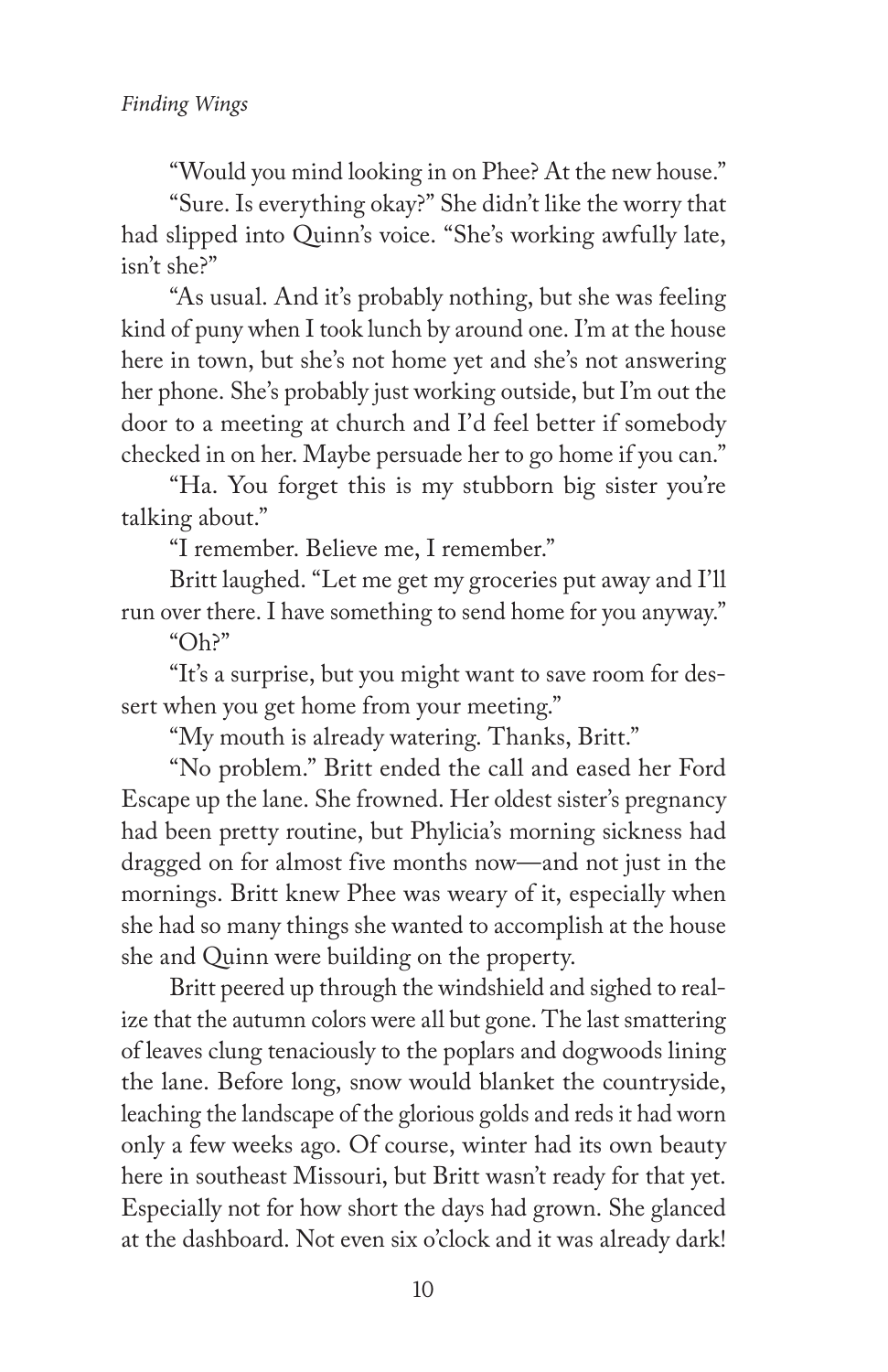Still, her spirits lifted, as they always did, when the cottages came into sight. Lights gleamed from the cottage windows and even from a distance, Britt could see Joanna moving around inside, no doubt obsessing over the plans for her spring wedding.

Farther up the lane, she spotted Phee's car in front of the two-story home under construction at the far end of the property. The house currently sported a roof and a pretty stone facade. If not for the field of mud where a front yard would be next spring, it almost looked like it might be occupied. Phylicia and Quinn were hoping to move in before the baby arrived in March. But since they were doing a lot of the work themselves, Britt had her doubts they'd make that deadline. Of course, she would never reveal those doubts to her oldest sister. Phee was nervous enough about being ready for the baby's arrival—a child she and Quinn jokingly declared had been conceived on their honeymoon in Hawaii. For now, they were living a few miles away in another house Quinn had built. Or at least that's where they slept. They spent nearly every waking hour at the construction site. Britt loved that they would soon all live here on the same property, but she sometimes worried that her sister overdid things. Half the time Phylicia forgot to eat lunch until Britt or Joanna reminded her. Or Quinn brought her a sandwich from town.

Remembering the cookies she'd baked this morning, Britt parked in front of her cabin and pulled her cell phone from her purse. She dialed Phee, but the phone went to voice mail. "This is Phee. You know what to do."

Britt waited impatiently for the tone. "Hey, you. I'm bringing over some cookies for you to take home. I made Quinn's favorite. Oatmeal scotchies."

The sisters all doted on Quinn Mitchell and for good reason. Britt wasn't sure how they would have managed getting their little Airbnb enterprise up and running without him. But things were going surprisingly well, despite some rather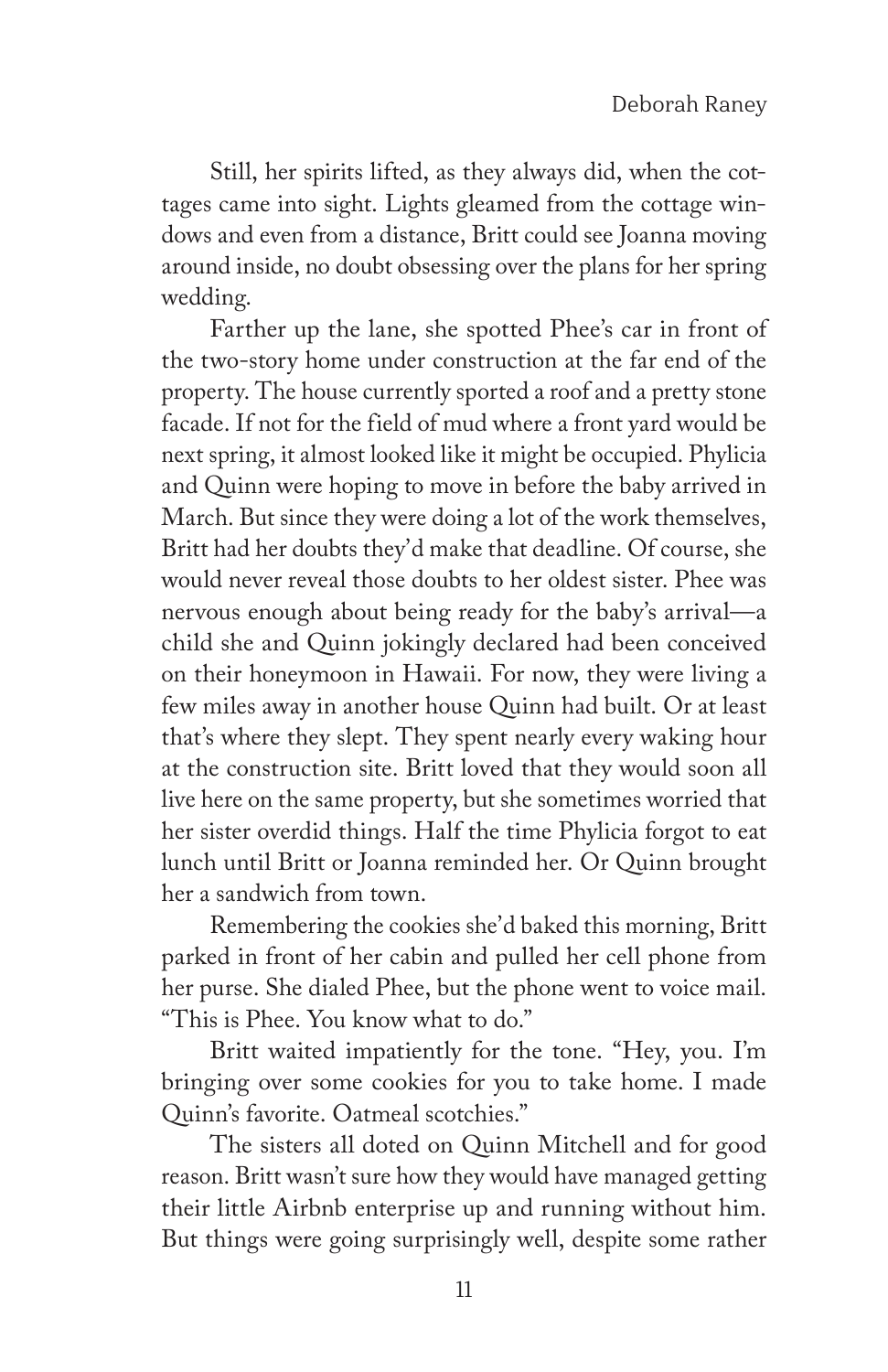major hitches at the beginning. She and her sisters made a good team. In fact, only yesterday Phee declared that they'd built their renovation fund back up to the eleven thousand dollars they'd started with after purchasing the cottages free and clear. If Joanna's idea for opening a wedding venue here at the cottages took off, they could probably breathe easy where money was concerned.

She turned off the ignition and, as she did every time she arrived home, she stopped to admire the tiny stone cabin she'd claimed for her own. Dim lamplight outlined Melvin's silhouette on the windowsill, tail twitching, anticipating his nightly treat, no doubt. Her mother's tuxedo cat they'd inherited after Mom's death had decidedly become Britt's. Her sisters might argue with that claim, but Britt's cabin was where Melvin was fed, where he slept, and less happily, where his litter box resided. Mom would have loved knowing that Melvin had taken to country life so quickly. In some ways it felt surreal that the first anniversary of Mom's death was approaching, yet in other ways, it seemed an eternity since they'd had Mom in their lives.

Britt unloaded groceries from the back of the Escape and glanced toward Quinn and Phee's house. The lights were on inside, and she didn't see Phee outside. It wasn't like her to not return a call. She might be on the phone with someone else. Maybe Daddy had called from Florida. He'd been keeping in touch with Phee more often now that he was going to be a grandpa.

She heard the thud of Melvin jumping down from the windowsill and a second later he appeared in the kitchen. "Hey, buddy. Sorry, but you're going to have to wait a few minutes for your treat."

Britt gave him a quick head-to-tail stroke, then shrugged out of her jacket and put the groceries away before dialing Phee again. Straight to voice mail. Hmm. Well, no matter. She'd walk the cookies over and make sure everything was okay. The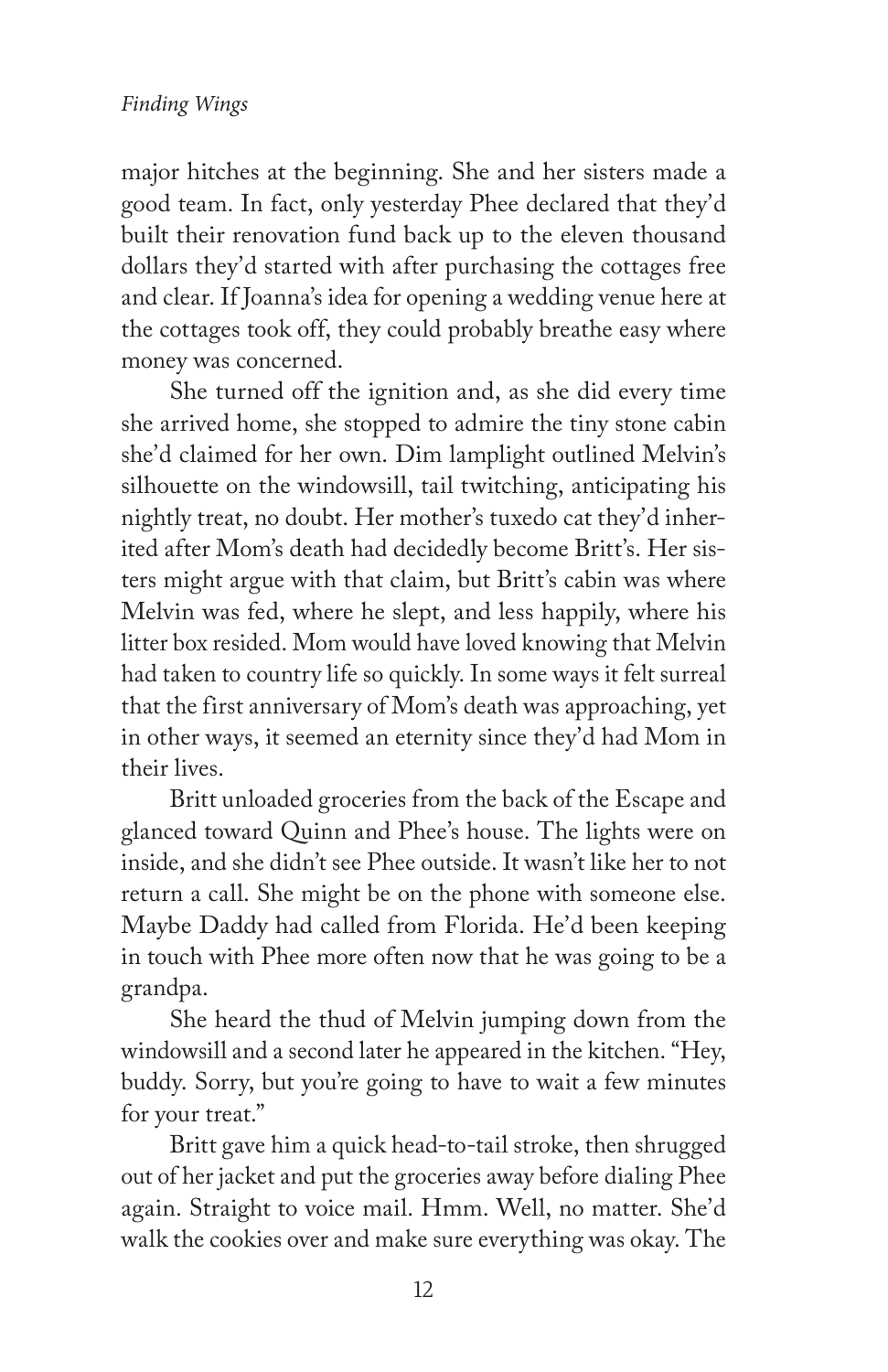exercise would do her good after the three warm-from-theoven cookies—and cookie dough worth three more—she'd snarfed while baking them this morning.

She slipped out of her boots, changed into tennis shoes, and donned her jacket again. The night air was cool and the ground soggy from recent rains, but she knew the lane by heart, rain or shine. Picking her way across the makeshift boardwalk Quinn had laid leading up to the house, she listened to the sounds of the Missouri night. A gentle breeze rustled the branches overhead, and a barn owl hooted above her somewhere in the canopy of the largest poplar.

Not that long ago, she would have been terrified to be alone in the night, but something about this beautiful spot of earth she and her sisters owned had cured her of that almost as soon as her name was on the title.

The porch light was on and Britt rang the bell. Muffled chimes sounded from inside. Good. Phee had been pestering Quinn to get the doorbell connected. Britt waited and rang again, knocking on the solid oak door for good measure. When that didn't rouse anyone, she tried the doorknob. Locked.

She knocked again. "Phee? Anybody home?"

Silence. She released a breath, set the paper plate of cookies on the edge of the half-finished porch, and stepped onto the boardwalk. Tiptoeing through the mud to the closest lit window, she was thankful she'd changed out of her favorite boots. She cupped her hands over her eyes and peered inside.

No sign of Phee, but a measuring tape and notepad lay atop a bolt of fabric on the kitchen counter. Britt remembered her sister saying she was going to try to sew all the curtains for this house. Not so much because she could save money that way, but because their mom had made the curtains for their childhood home, and Phee wanted to carry that tradition into the home her own children would grow up in.

Britt knocked on the window. "Phee?" she called again. It was too dark to see a clear path to the next lit window but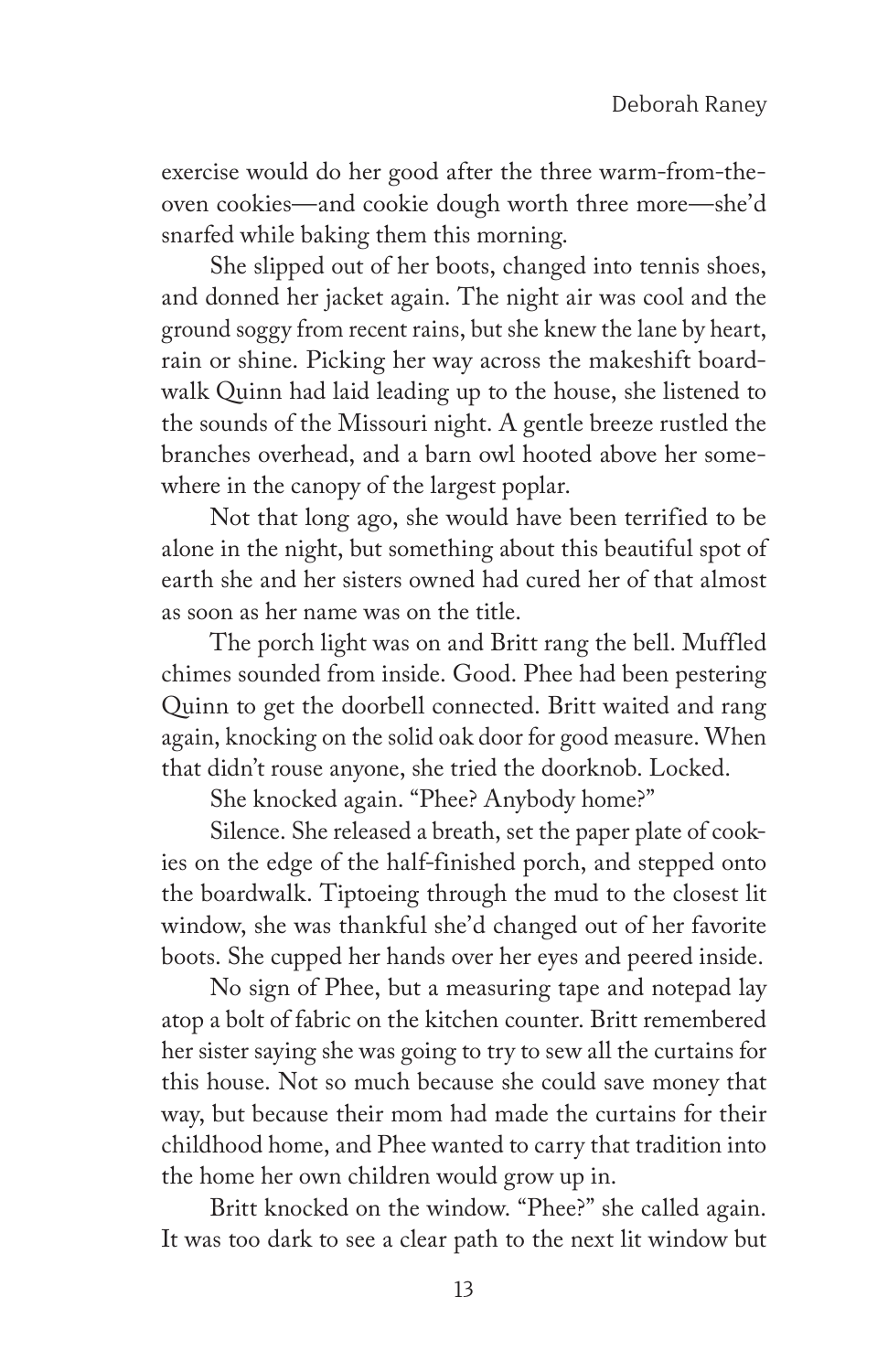she trudged blindly, the soft earth giving way beneath her feet. The landscape sloped downward on this side of the house, and by the time she reached the window, it was too high for her to look in.

She turned to retrace her steps but stopped, hearing an unfamiliar sound. Like the high-pitched mewing of a kitten. Holding perfectly still, she listened again. Only this time, she clearly heard her name.

It came again.

"Phee!" she shouted, heart in her throat. "Where are you?" Something wasn't right.

She slogged back through the damp sod and knocked again on the front door. Then pounded. She turned the handle and pushed with her shoulder, hoping maybe it was just stuck, but it didn't give.

She stopped to listen again, but only heard the night sounds—water sloshing the riverbanks below the cabins, the breeze, a distant hoot owl. Maybe she'd only imagined hearing her name. Joanna had accused her more than once of having an overactive imagination.

She dialed Quinn, thinking he might have a key hidden somewhere. But his phone went to voice mail and she hung up without listening to the familiar message.

Feeling more frantic by the minute, she retraced her steps along the side of the house and went around to the back door. To her relief, it was open. The cloying scents of sawdust and new paint mingled with the musty smell of rain.

Once inside the mudroom, she heard the sound again. Her name. And this time she was sure it was Phee, calling out to her, her voice weak and trembling. But unmistakably Phee.

Adrenaline surged through Britt's veins. She ran down the hallway, following the sound. When she reached the kitchen, she stopped short.

Phee was slumped on the floor, her back against the kitchen island. Britt ran to her and knelt beside her.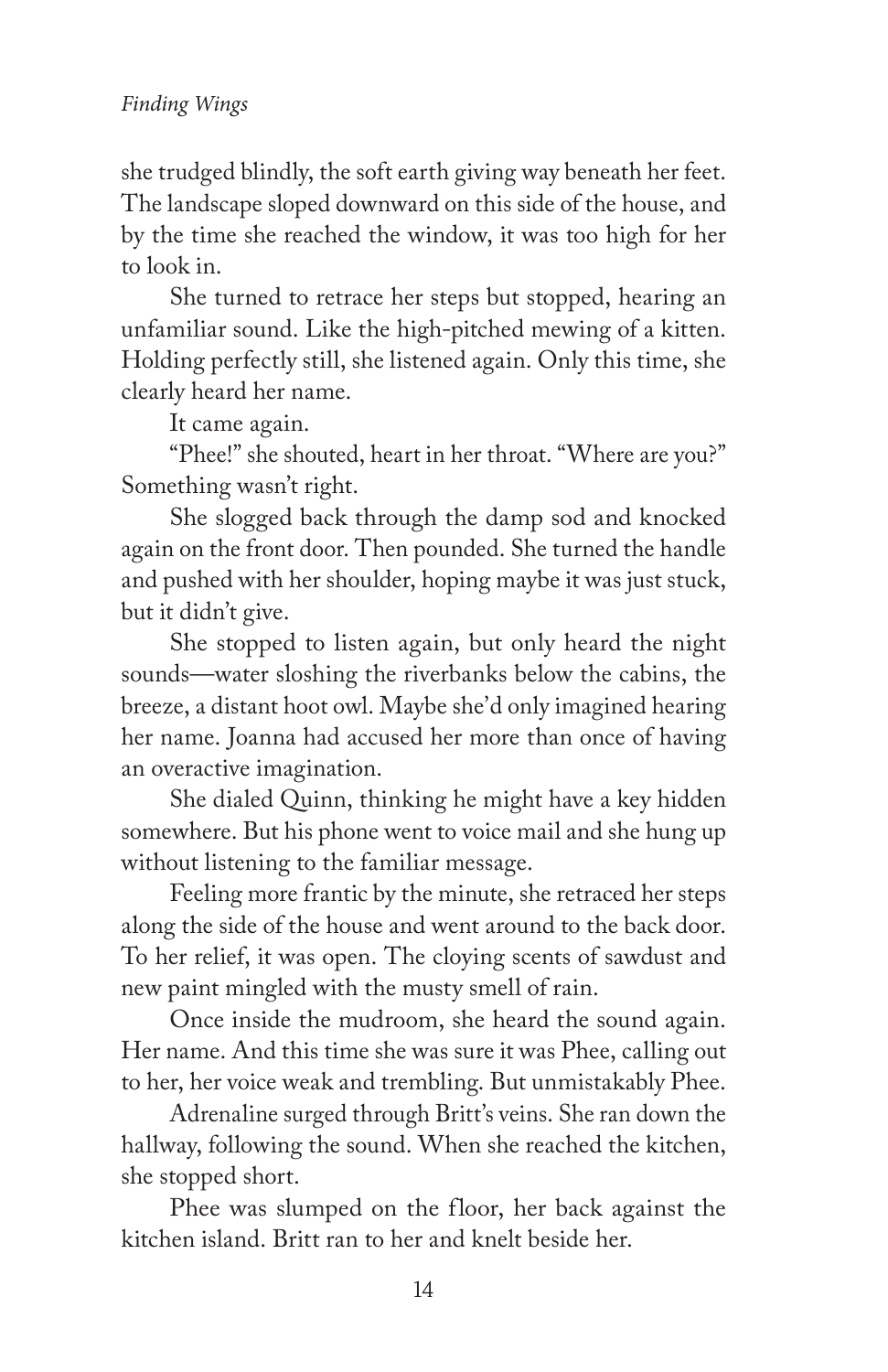Her sister's complexion had a gray cast, and she trembled like the last leaves on the poplars outside. "Britt? Thank God you're here. Something's wrong. Something . . . the baby . . ." Her words slurred and she clutched at her belly. "Oh, Britt . . . My baby . . ." She struggled to push herself up from the floor, revealing a puddle of blood underneath her.

"No! Stay there." Britt put a hand on her sister's shoulder. She worked to keep her own voice steady. But there was too much blood. Had Phee already lost the baby? "I'm calling an ambulance, Phee."

She felt like she was going to be sick. With trembling fingers, she dialed 911.

The dispatcher answered on the first ring. "Nine-one-one. What is your emergency, please?"

"We need an ambulance. My sister is—" She started to say "miscarrying a baby," but she didn't know that for sure and didn't want to scare Phee. But surely . . . surely you couldn't lose that much blood and still carry the pregnancy to term. "My sister is pregnant but . . . she's bleeding. Pretty bad."

"Okay, I'm going to send an ambulance. I need you to clearly state your exact address for me."

Britt gave a little gasp. Quinn and Phee probably had a different address, even though their house was on the same property, but Britt didn't know what it was. "It's a new house . . . still being built. I'm not sure of the address, but tell them to come to 1585 Poplar Brook Road. There are four houses here. We're at the last house on the left at the end of the lane. You'll see a sign for The Cottages on Poplar Brook Road." The words tumbled out on top of each other.

The dispatcher repeated the address in a frustratingly slow singsong voice. "Is that correct? Could you repeat your phone number to me, please?"

Britt did so, growing more frustrated when the dispatcher repeated it back. "Yes. Yes, that's it. Please hurry!"

"I need you to stay calm and answer some questions for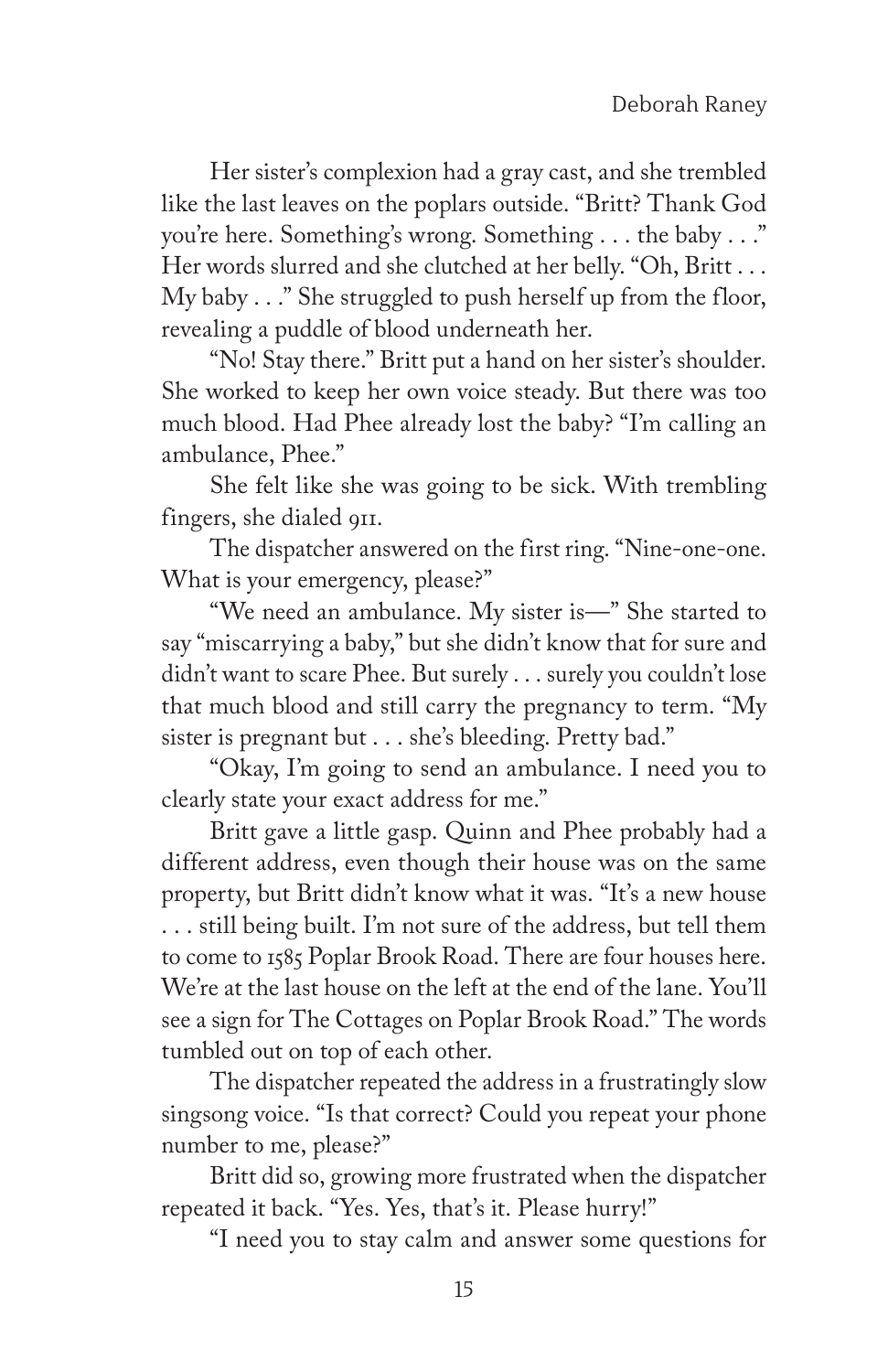me. Tell me exactly what's happening. Is your sister conscious and breathing?" Frustrating calm permeated the woman's voice.

"Yes. She's breathing, but—" She turned away, whispering into the phone. "There's a lot of blood. And she's so pale. And weak."

"But you're certain she's breathing and conscious."

"Yes, she's breathing. She's . . . sitting up."

"Okay. That's good. And how far along is her pregnancy?" She scrambled to remember. "She's not due until March."

Phee gripped Britt's hand with a strength that surprised her. "March 28. Tell them I was having some contractions earlier. Not hard ones . . . I'm not even sure they were really contractions, but . . . Oh, Britt. It's too early! Way too early—" Her voice broke.

"Did you hear that?" Britt asked the dispatcher. "Her due date is March 28. And she had some contractions."

"Can you please state your name and your sister's name clearly?"

Britt did so, her panic escalating. "Please! She's really pale. Is someone coming? Did you send an ambulance yet? She's just . . . so pale."

"Yes. The ambulance has been dispatched. Your sister may be going into shock."

"Then what do I do?" Panic rose inside her. She thought shock could be life-threatening.

"I'm going to put an EMT—an emergency medical technician—on the line. He will stay with you and talk you through everything until the ambulance gets there. Please stay on the line and I'll transfer you."

"No. Wait . . ." It felt as though her lifeline was being cut.

Almost immediately, a man's voice came on the line. "This is Rafe. I'm with the Langhorne Emergency Services. The dispatcher said you might be in labor? With some bleeding. Is that right?"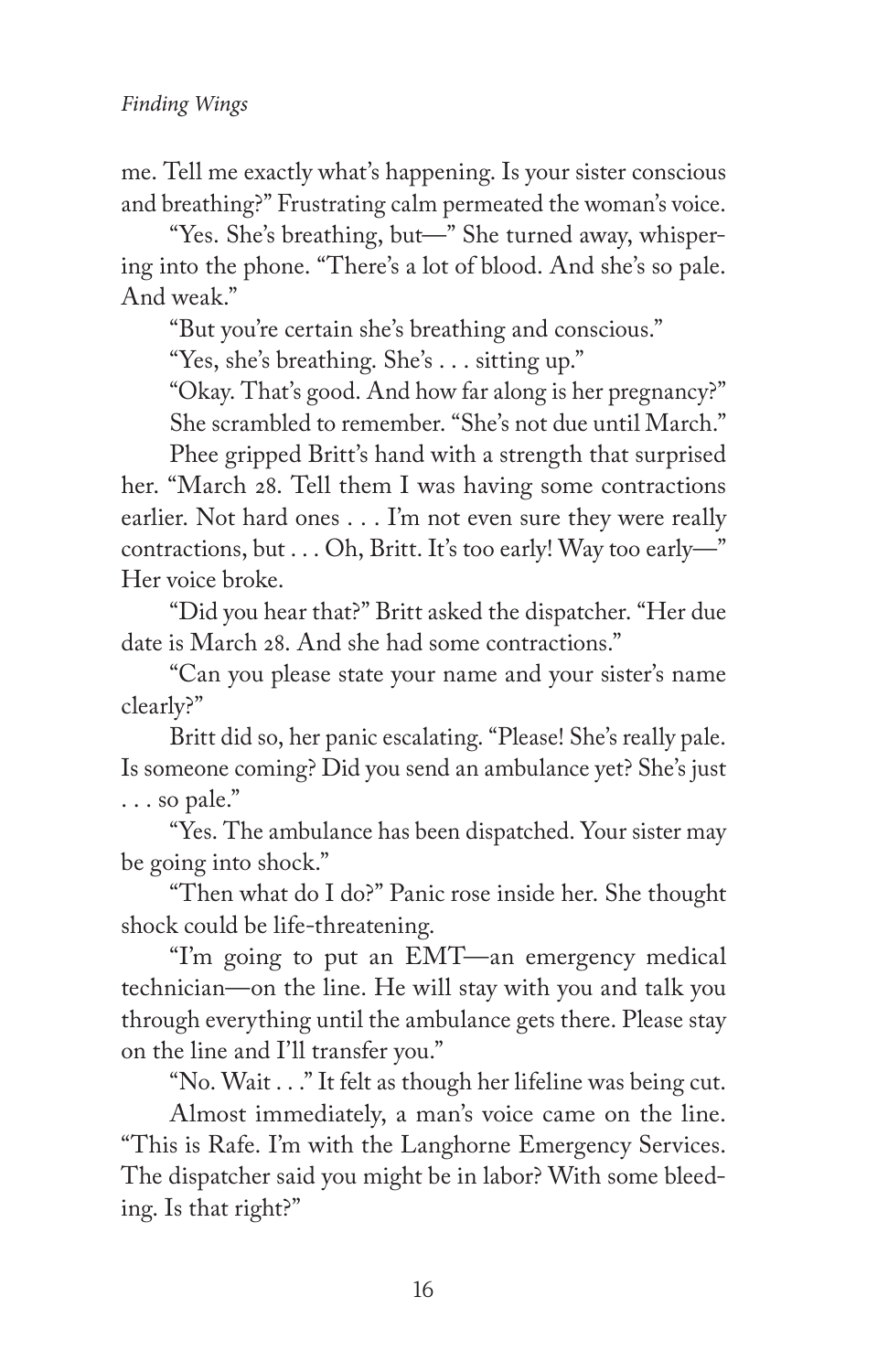"No, not me. It's my sister. She's not due until March but she's bleeding and—"

"Your name is Britt? Is that right?"

"Yes."

"Okay, Britt. First, I need for you to stay calm. Your sister needs your help. I'm going to stay on the phone with you until the ambulance gets there. I'm going to talk you through what I need you to do while we wait. Do you understand?"

"Yes. Okay . . ."

"Britt, what is your sister's name?"

"Phylicia. Phylicia Mitchell. We call her Phee for short." She pronounced it again, then spelled it, feeling like every syllable she spoke wasted a moment that might mean the difference between life and death—if not for Phee, for her baby.

"Okay. That's good. An ambulance is on its way for Phee right now, but I need you to answer a few more questions for me. Can you do that?"

The man's voice was calm and soothing and Britt nodded, determination rising in her. Nothing was going to happen to her sister or this precious baby. Not on her watch. She made her voice strong. "Yes, I'm here."

"Good." She thought she heard a smile in the man's voice, and it brought surprising encouragement. "Okay, is your sister having contractions?"

"Yes. She said she was earlier. She said they weren't too hard . . . But it's way too early."

"I understand. Now, I need to determine how much blood your sister has lost."

He asked a series of questions and Britt answered them as best she could, all the while keeping one eye on Phee, who'd relaxed and closed her eyes—a fact that didn't encourage Britt. She cradled her cell phone between her ear and her shoulder and spoke her sister's name softly.

No response. "Phee?" She shook her sister's shoulder.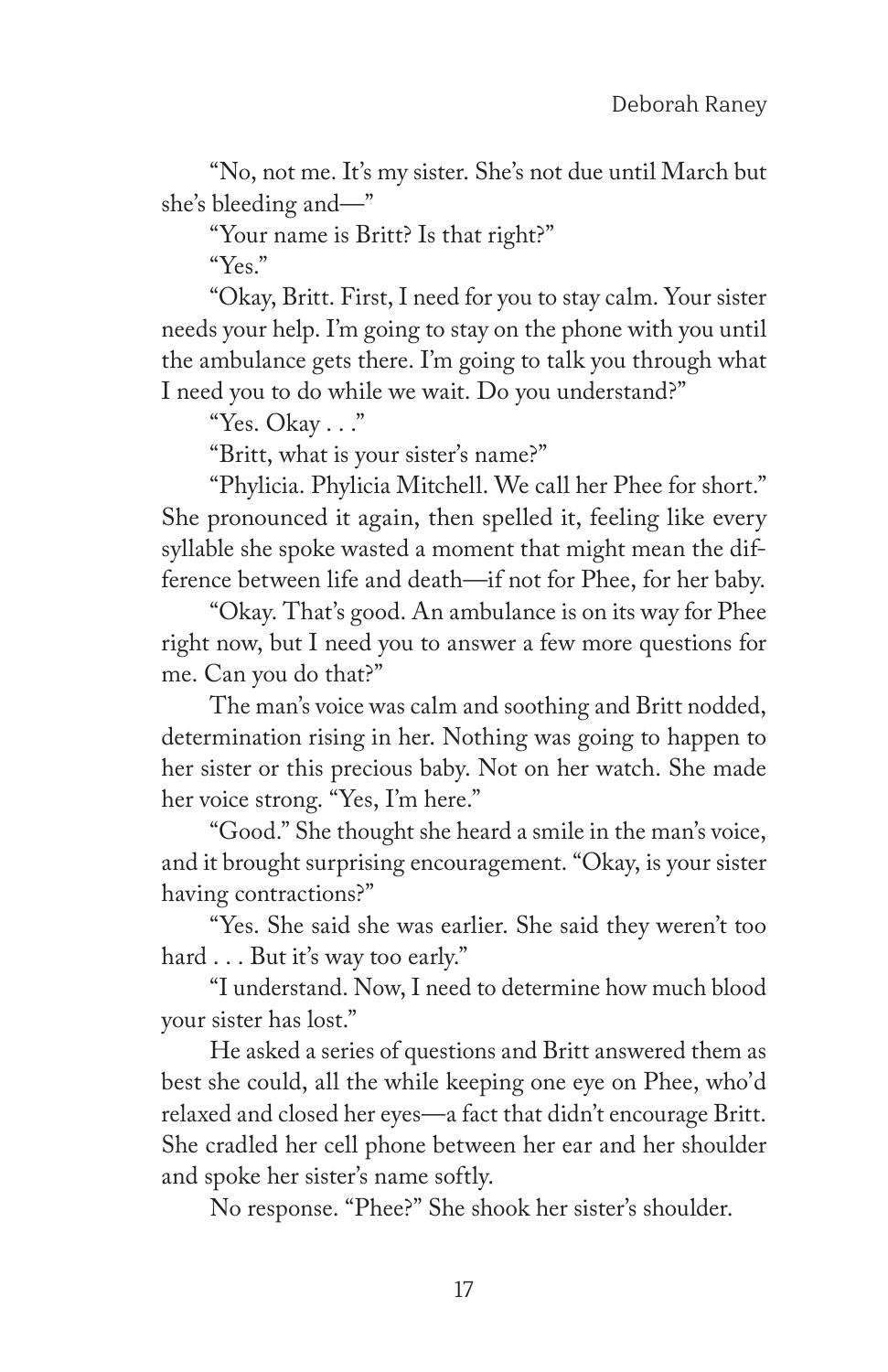"Is she losing consciousness?" The calming voice came again.

"I'm not sure. She's still breathing."

"That's good."

"But I can't get her to open her eyes."

"Try to rouse her. Have her stay awake." The EMT waited a few seconds. "Is she awake?"

"Phee! Come on, Phee. They want you to stay awake."

Phee stirred and her eyes fluttered open, then closed again. "I'm awake."

"Then open your eyes. Please."

"I'm trying."

"She's talking to me, but she isn't opening her eyes. Is that okay?" She willed her voice to stay steady.

"The ambulance is almost there. I'll stay with you until I'm sure they've arrived. Be sure they can get inside."

The wail of a siren in the distance was the sweetest music Britt had ever heard. "Oh, I hear them now. Thank you!"

"Stay on the line, Britt. Until we're sure they've found the house." She didn't want him to ever hang up. His voice had been a lifeline, and she wasn't sure how she would have gotten through without his calming words to guide her.

"Yes, I'm here," she told him. She patted Phee's arm. "The ambulance is almost here. Stay awake, okay, sis?"

"I am." But Phylicia's words were frighteningly slurred, and the blood stains on her clothes seemed to tell the worst.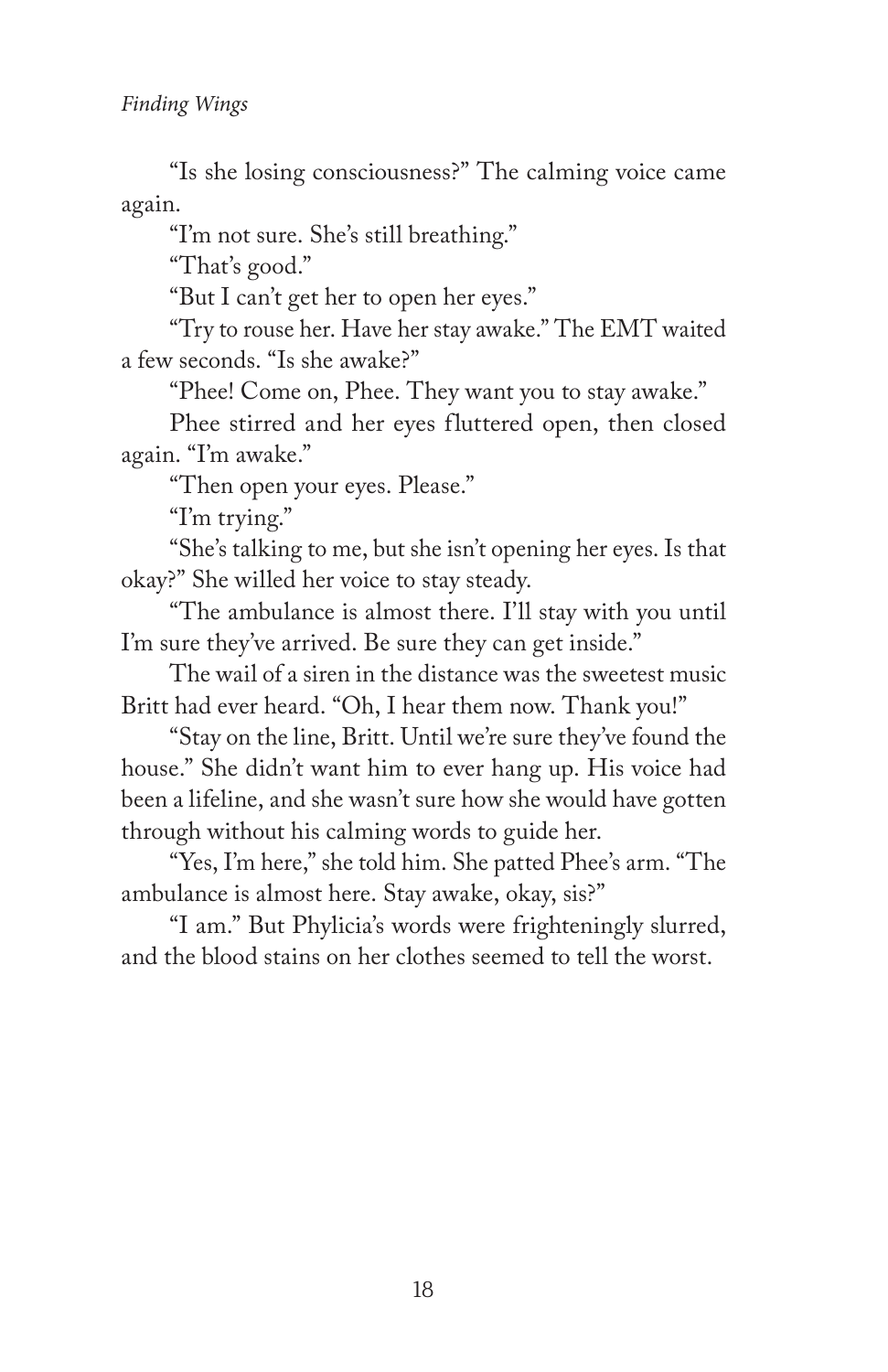### CHAPTER<sub>2</sub>

BRITT WAS TERRIFIED TO LEAVE her sister's side even for a few moments, but she knew the front door was locked.<br>What she couldn't remember was whether she'd told the ambulance crew to come around back "I'm going to go few moments, but she knew the front door was locked. the ambulance crew to come around back. "I'm going to go unlock the door for them, Phee. I'll be right back."

Phee seemed to have fallen asleep, the slight rise and fall of her chest the only indication she was still breathing.

Britt clutched the phone to her ear, the EMT on the other end her lifeline.

"Yes, go open the door." That smooth, low voice again. *Rafe*, he'd said his name was. Rhymed with *safe*. "But stay with me on the phone, Britt, okay?"

"Yes. I'm here." Britt raced through the house and unlocked the door. She looked out to see red and blue lights strobing through the trees down at the road. "I see them."

"Good." She flipped on the porch light and, leaving the door wide open, went back through the house flipping on light switches as she went. "Do they know which house to come to? It's the last one all the way down the lane."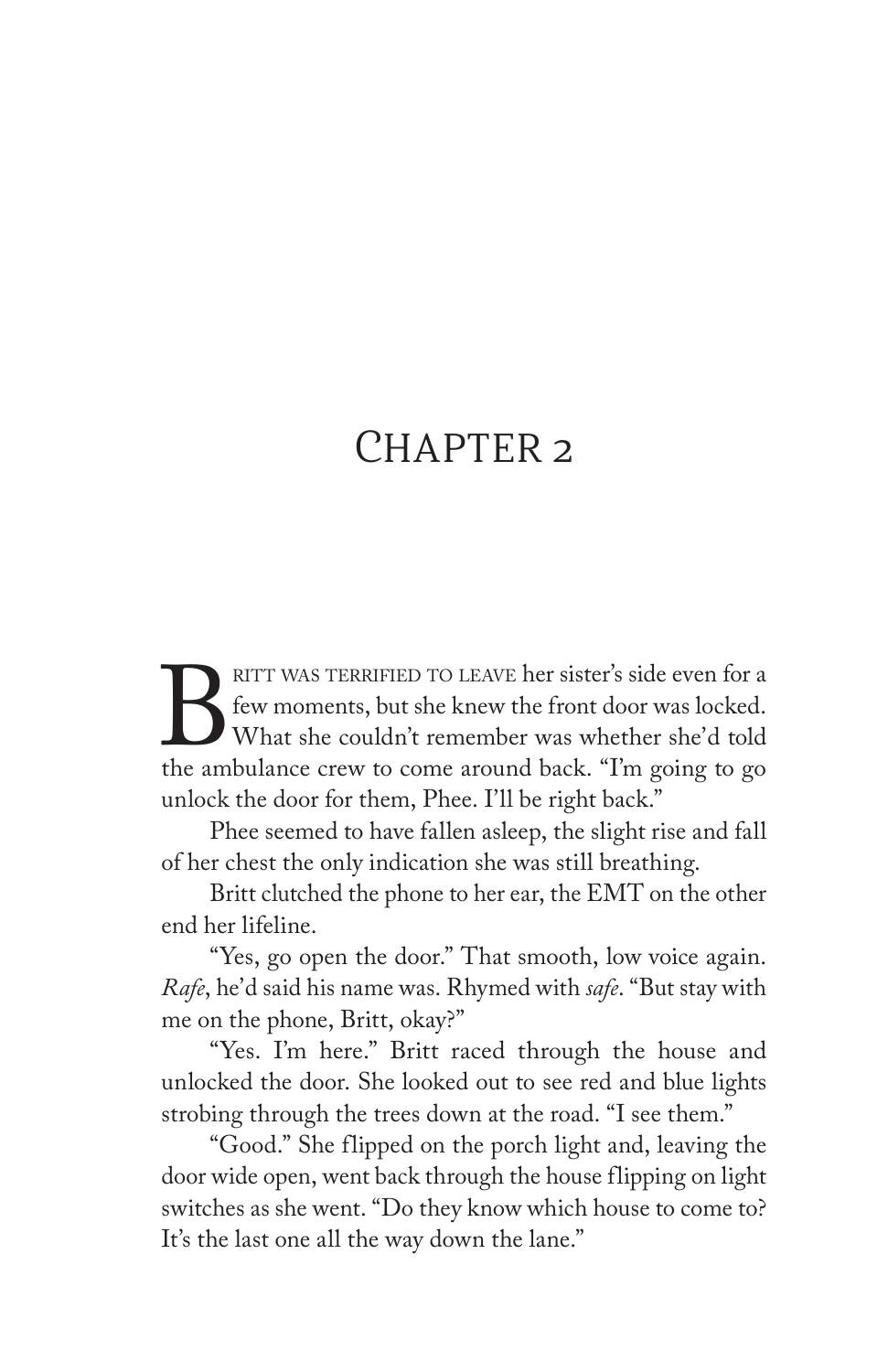"I'll let them know. You're doing great, Britt. When you get back to your sister, let me know how she's doing."

"I'm here. Her eyes are closed." She knelt beside Phee and patted her cheek.

Phee didn't so much as flinch.

Britt's grip tightened around her phone. "She's still breathing, but I can't wake her up."

"The team is there now. Just outside the house. Go show them where Phee is and let them do their job. You did great. You did everything you could."

Reluctantly, she left Phee's side and started back toward the front door. "Will they let me ride with her in the ambulance?"

"Probably not," he said. "It would be best if you follow them to the hospital in your own vehicle. Do you feel okay to drive?"

 $T$ ... I think so."

"Don't drive if you're feeling too shaky or upset. It'd be better to stay behind and be safe than—"

"No . . . I'll be okay. But I need to try to get hold of Phee's husband. And Joanna."

"That's fine. Just let me know once the team is with your sister and then you can hang up and make those calls."

But she didn't want to hang up. She wished he could stay on the line with her until this nightmare was over and Phee was back home safe with the baby safe inside her. But was that even possible with as much blood as she'd lost? She opened her mouth to ask the EMT—Rafe—but closed it just as quickly. He couldn't possibly know how this would turn out, and it wasn't fair to make him answer her desperate questions.

Two EMTs—a middle-aged woman and a younger man—were hustling out of the emergency vehicle by the time she opened the door. They rushed up the steps, medical kits in hand, and Britt led them to the kitchen where Phee was still crumpled on the floor.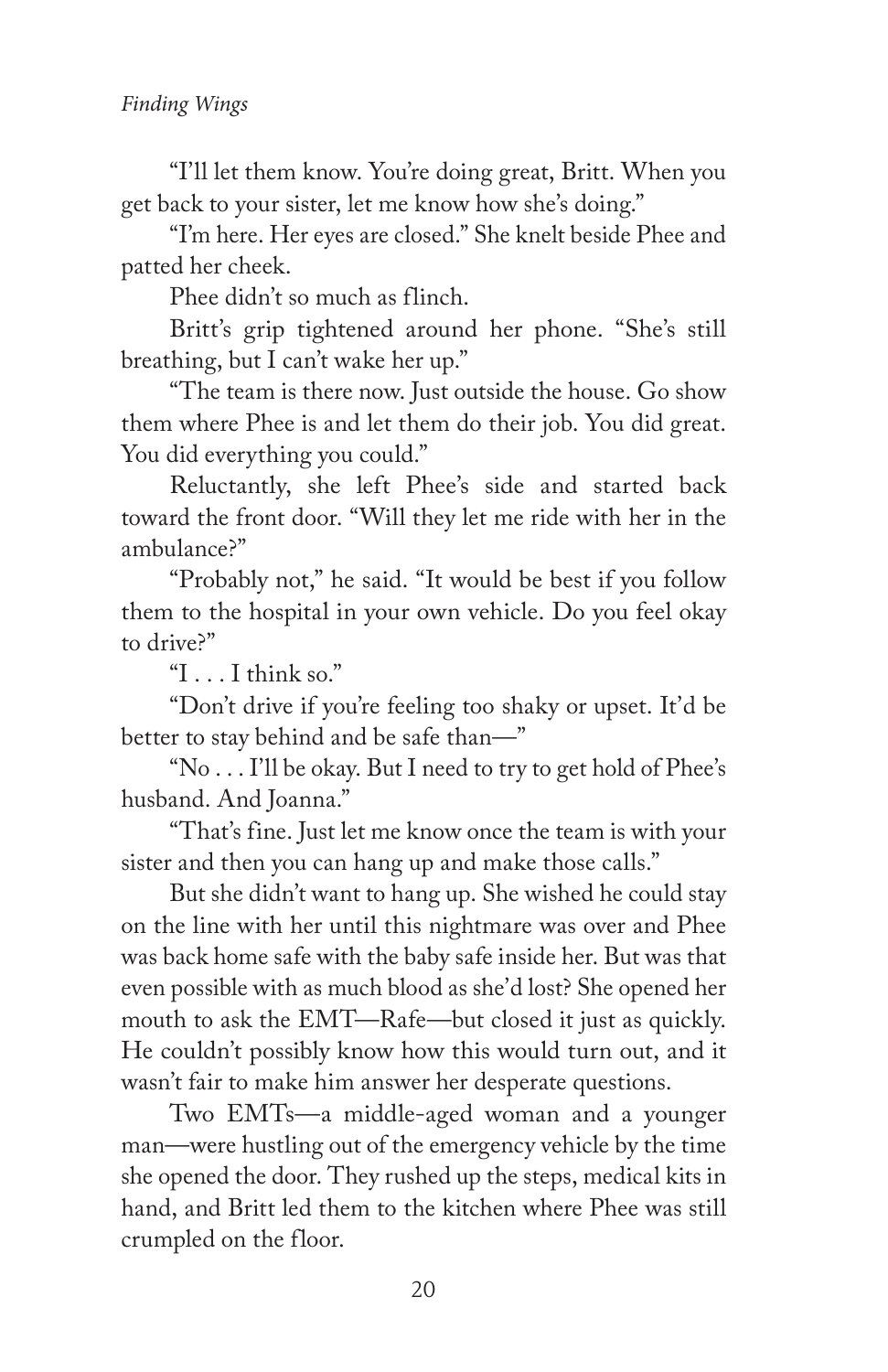She should have thought to at least get a pillow under her sister's head to make her more comfortable. What else had she failed to do that might have made a difference for Phylicia and her baby?

She stood back watching as the man and woman worked over her sister, communicating almost silently, and when they did speak, their unfamiliar words resembled a foreign language to her. She couldn't sense from their tones how serious things were, but within a few minutes, they had Phee on a stretcher.

Something about seeing Phee carried from the house on a gurney sent a chill up Britt's spine. It was too familiar from the times they'd had to call the ambulance for Mom during those final days before cancer finally took her life. Those awful days . . . But Phee wasn't fighting cancer. She was fighting for the life of her baby. And maybe her own life too.

Desperate for someone to tell her that everything would be okay, Britt ran out behind the EMTs, hoping they'd offer to let her ride with Phee.

With the stretcher loaded into the back of the ambulance, the female EMT climbed in behind. She spoke in a clipped voice. "We're taking her to Southeast. You know where that is?"

"Yes. I . . . I'll follow you."

"Sorry, we can't wait for you. We need to get there as fast as we can. Just come on your own. Park in the ER lot when you get there and tell the front desk who you're there for. And drive safely!" Without another glance, the woman slammed the door, and the ambulance roared down the lane.

Fighting back tears, Britt ran back into the house, located her phone, and tried Quinn again. No answer. She dialed Joanna and almost cried when her sister answered.

"Jo! Where are you? An ambulance just took Phee to the ER. You need to get to Southeast Hospital right away."

"What? Why? What happened?"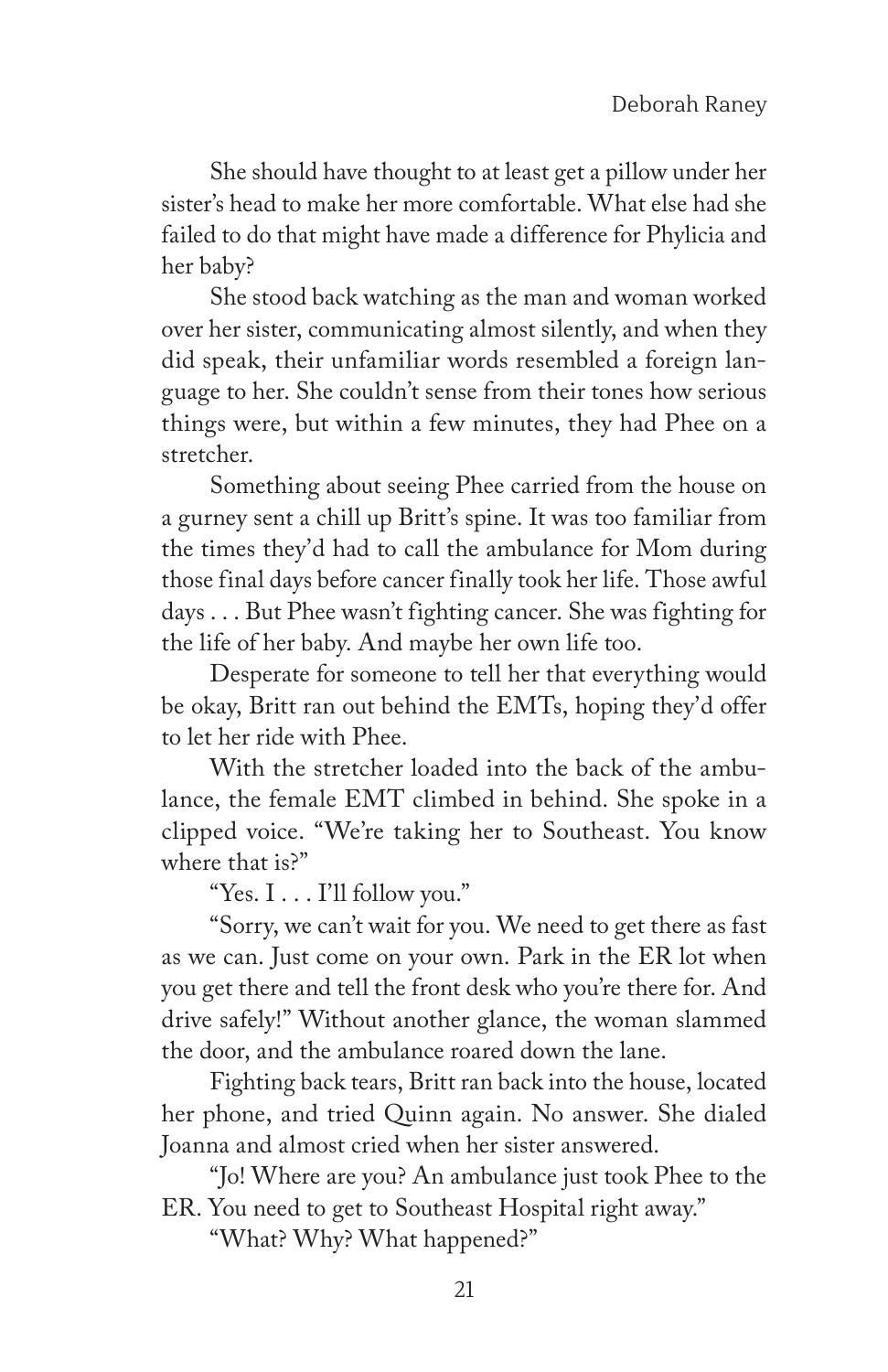Racing back to the house, Britt gave Jo the short version as she quickly closed up Phee and Quinn's house. The blood on the kitchen floor stopped her cold. So much blood. She prayed Quinn wouldn't find that before someone could come back and clean it up. But she couldn't take time now.

She ran back up the lane to get her Escape. "I'm on my way to the ER right now. And pray! Oh, Jo, she lost so much blood!"

"But did she lose . . ."

"I don't know. I don't think so, but it can't be good. Just hurry. They said we can park in the ER lot."

"I'm on my way. I'll probably beat you there."

"Okay. Don't wait for me. Go on in and tell them you're there for Phee. I still can't get hold of Quinn."

Fifteen minutes later Britt pulled in beside Jo's car in the small parking lot outside the ER. Closing her car door, she realized there were smudges of blood on the door handle of her white car. She looked at her hands and realized where it had come from. Phee's blood. As she ran toward the building, she searched her purse for a tissue. But it did no good. The blood was already dried. *The life is in the blood.* "Oh, Lord," she whispered. "Please, please sustain that life for Phee and her baby."

She pushed through the doors and found Jo talking to a woman behind the window—a nurse, if her blue scrubs were any indication.

Britt pressed close to Jo and whispered, "Did she . . . lose the baby?"

Jo shrugged, her eyes dull with worry. "I don't know. I just got here."

"You're both her sisters?" the woman at the counter asked. "Yes." They answered in unison.

"You can go on back. I'll buzz you in." She pointed to their left. "Through those doors, and take the first right. Your sister is in Three."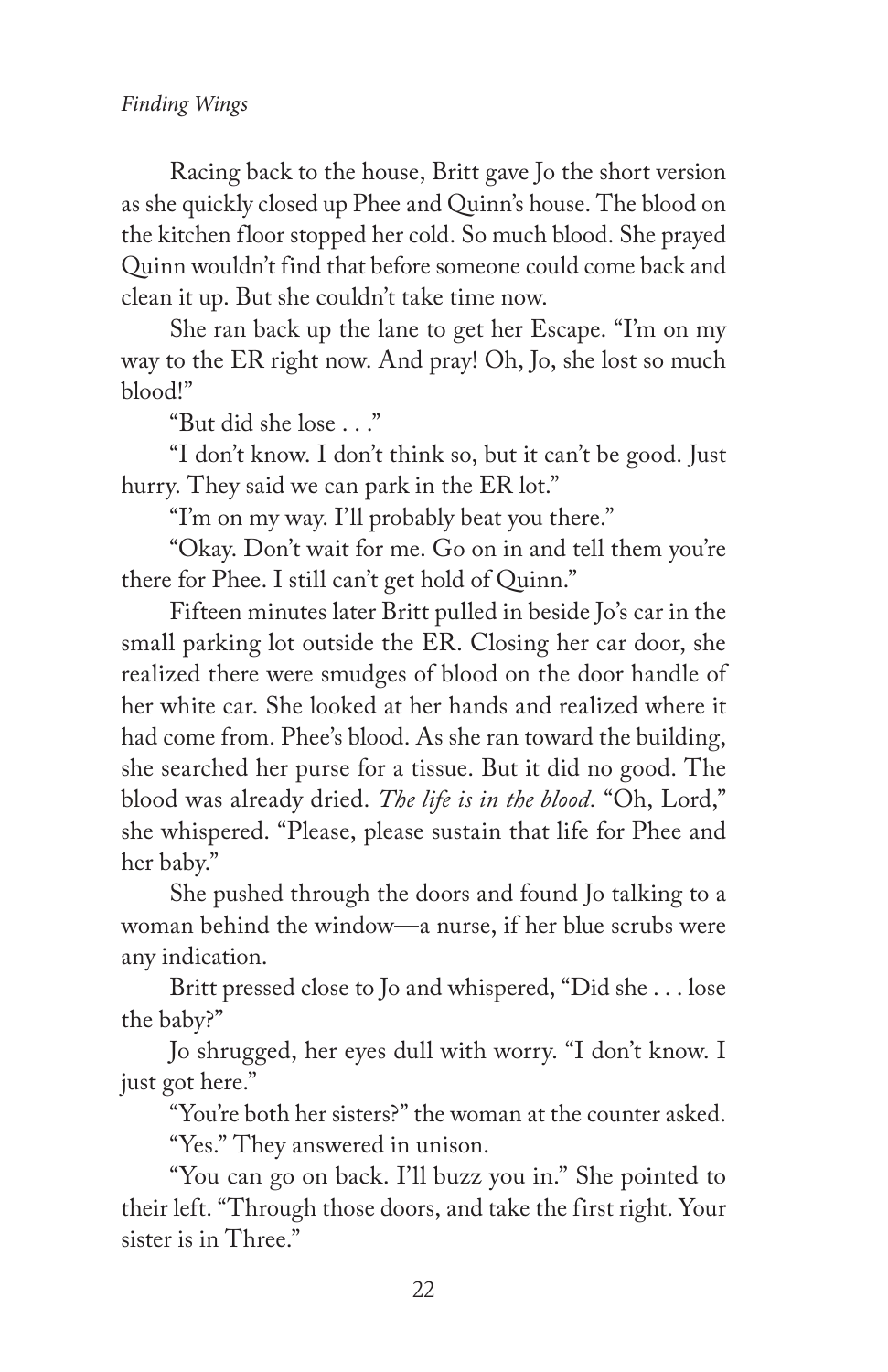Thanking her, they hurried through doors that parted like the Red Sea before them.

Phee was sitting up in the bed, alert and talking to a nurse. They'd already changed her into a hospital gown and her hair was matted to her scalp. But already, her color was worlds better.

Relief washed over Britt, only to recede like a tide when she realized they didn't know yet about the baby.

Phee gave them a wan smile over the nurse's shoulder. "Sorry, guys."

"What on earth are you sorry for?" Jo went to the foot of the bed and tentatively touched Phee's toes beneath the blankets. "How are you doing?"

"Better. Now that I know the baby's okay."

Britt willed herself to swallow back the huge sigh that came. "Thank the Lord!"

"Oh yes," the nurse said. "Baby's still in there with a good, strong heartbeat. We're not completely out of the woods yet but baby is fine."

Phee frowned. "Is Quinn on his way?"

"We haven't been able to get hold of him," Britt said. "I talked to him about an hour ago. He said he had a meeting at church."

"Yes," Phee supplied. "He's at the church."

The nurse uncoiled some wires on a machine Britt didn't recognize. "One of you might want to go get him. There may be some decisions he'll want to be in on."

"I'll get him." Jo grabbed Britt's arm and tugged her toward the door they'd come in. "I'll be right back."

"You may as well both go. We're taking this young lady back for some tests. It'll be"—she looked at her watch—"twenty minutes or so."

"Are you sure, Phee?"

Phee gave a weak laugh and held up an arm that already sported an IV line. "I'm not going anywhere."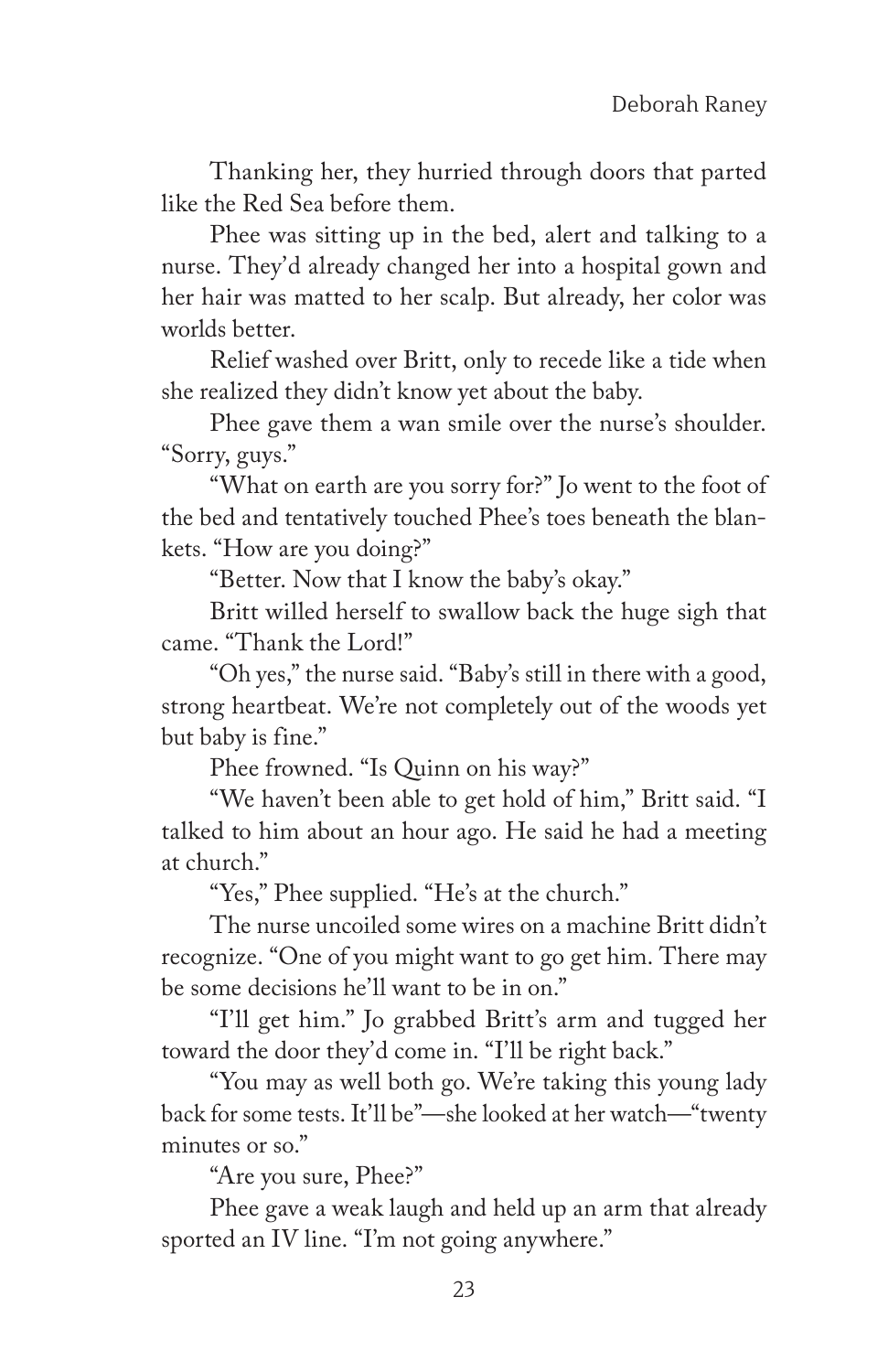

"Well, hey there." Quinn smiled up at Britt from the table where he was seated with half a dozen other board members in the church basement.

His gaze went to Jo behind her, and he seemed surprised they'd interrupted his meeting, but quickly registered that something must be very wrong for them to do so. Quinn excused himself and met them at the doorway. "What's going on?"

"Everything's okay," Britt said quickly. She lowered her voice. "But Phee is in the emergency room."

"What?" He stepped into the hallway and pulled the door closed behind them. He glanced instinctively in the direction of the hospital, looking like he might run out the door to the ER. "What happened?"

Britt gave him the same quick update she'd given Jo earlier, leaving out the details about the blood. She was grateful she'd been able to clean her hands with some hand sanitizer in the car on the way here.

"The baby is fine," Jo reassured with a hand on Quinn's forearm.

"And Phee too," Britt hastened to add. She and Jo had decided not to tell him about the nurse's warning that they weren't out of the woods yet. "But they want you to be there while they're doing tests and trying to decide what's going on."

"Of course." Quinn fished in his pocket and produced his keys. "I'll meet you there. You said Southeast, right?" He didn't even go back to explain to the group in the meeting room.

"Yes, Southeast. Please drive carefully, Quinn." They were Jo's parting words to anyone getting in a vehicle ever since she'd been in a serious car accident last summer. She still walked with an almost imperceptible limp after getting the cast off her leg a couple of months ago.

Britt and Jo followed Quinn to the parking lot and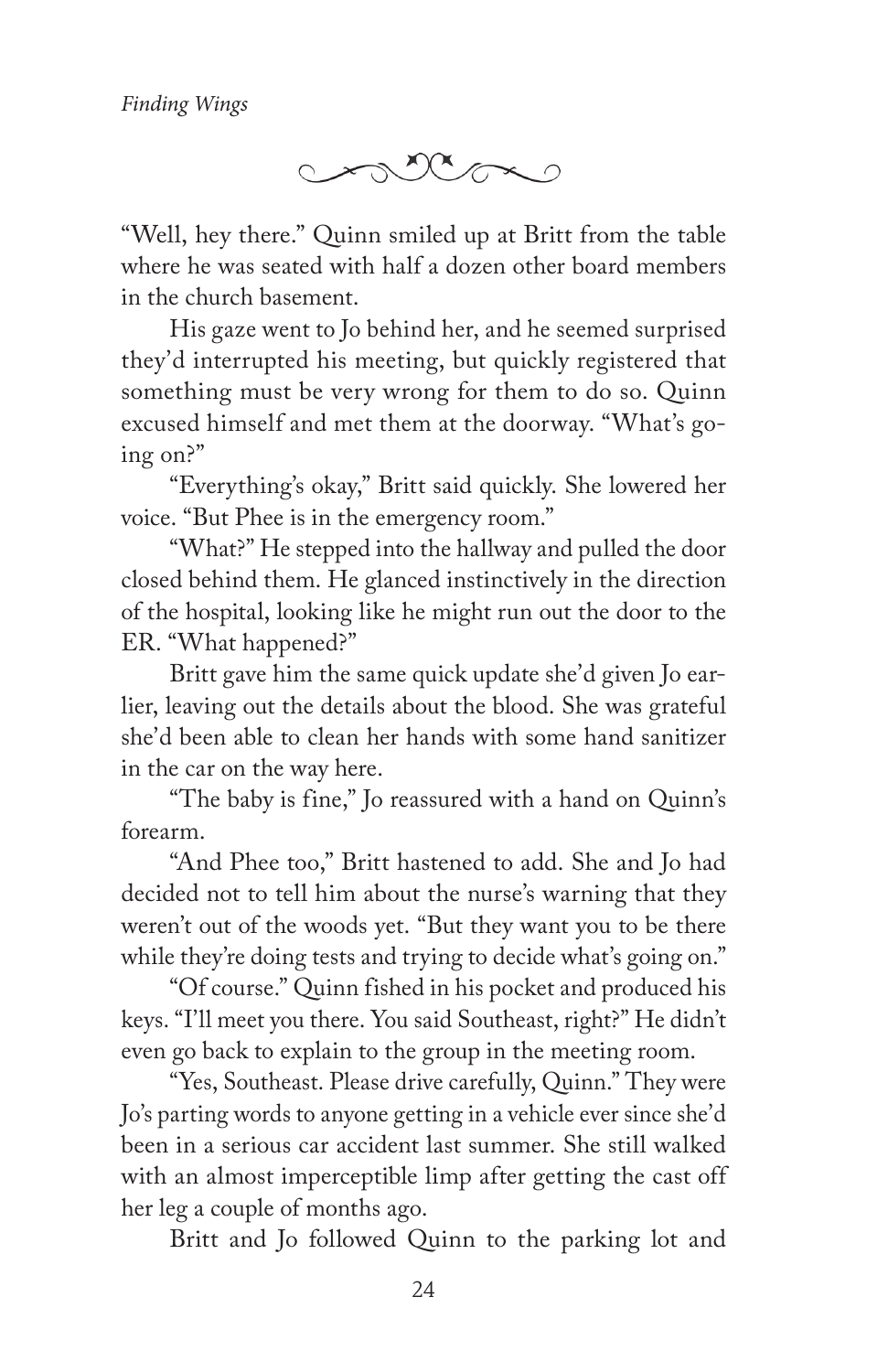climbed into Britt's Escape, but despite Jo's warning, they soon lost sight of Quinn's pickup as he sped for the hospital.

After a few minutes of silence, Jo spoke what they were both thinking. "Do you think she'll lose the baby?" Worry creased her brow.

Britt bit her bottom lip. "I don't know . . . Oh, Jo, I don't know how she could lose that much blood and still survive, let alone keep the baby." She took in a sharp breath, remembering. "We need to get things cleaned up before Quinn gets back home. It looks like a crime scene in their kitchen."

Jo pointed in the direction of home. "Let's go now then. That'll give them a little time alone together."

"Maybe you should text Quinn and let him know we're . . . running an errand and will be there soon. We don't want Phee to worry about us."

Jo spoke the message into her phone and pressed Send. But as they headed out to the cottages, Britt dreaded what they'd find at the new house and wished she'd taken the time to mop the floors—for *Jo's* sake.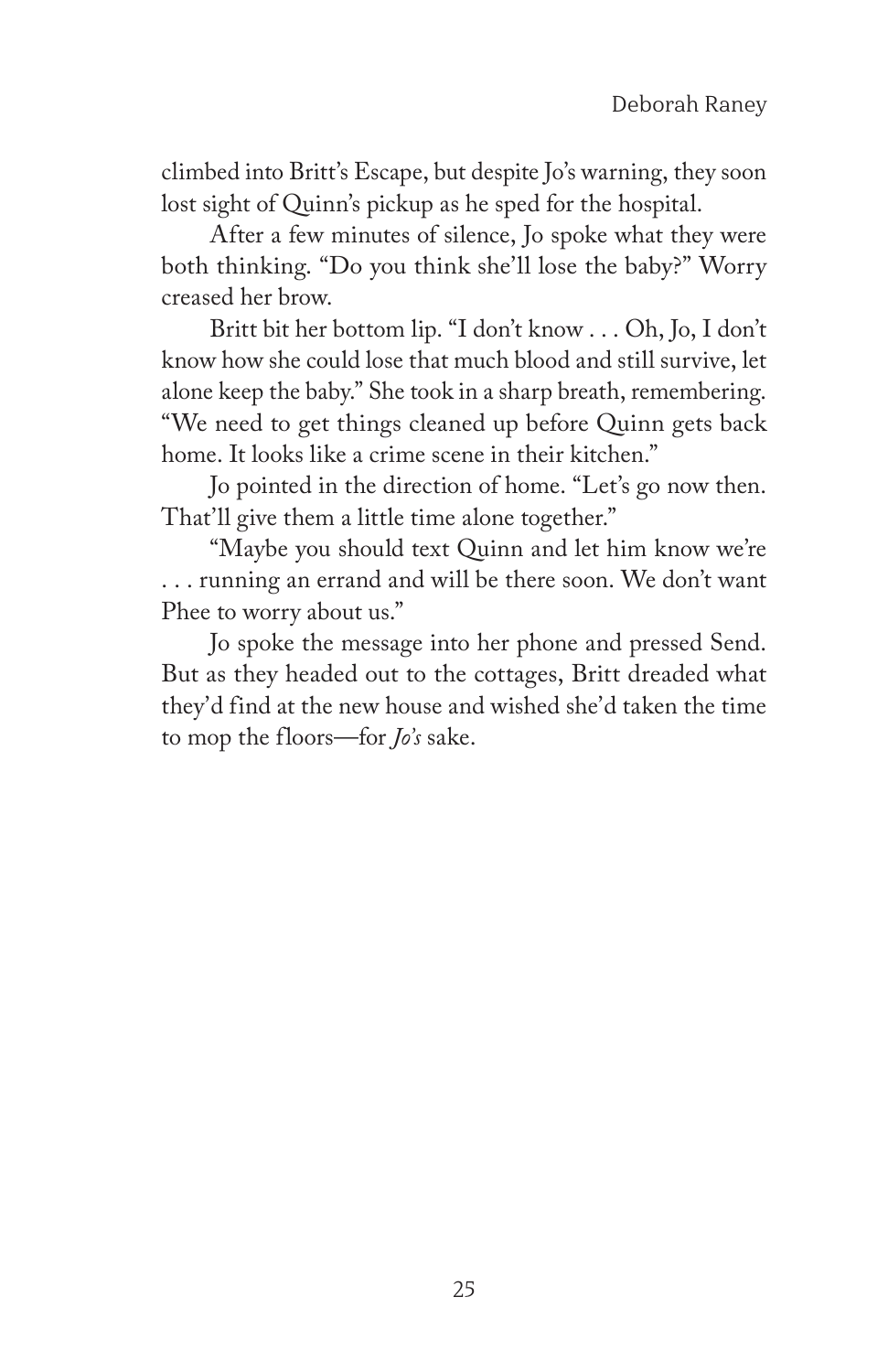### CHAPTER 3

T WAS ALMOST EIGHT THIRTY by the time Britt and Jo got back to the hospital. Phylicia had been admitted, and they had to park in the visitor parking lot before going up to see her. T WAS ALMOST EIGHT THIRTY by the time Britt and Jo got back to the hospital. Phylicia had been admitted, and they see her.

Quinn sat in an uncomfortable-looking vinyl chair scooted as close to the hospital bed as it would go. The TV overhead was on but with the sound turned down. Quinn's eyes flitted between a sleeping Phee and the monitors over her bed, as if he could will her vitals to remain at appropriate levels by keeping his eyes glued to the ever-changing numbers on the screen.

"How is she?" Britt mouthed when Quinn acknowledged them.

"She's stable. They got the bleeding under control and the baby is still doing great, but Phee has a condition—I forget what they called it—where she'll have to be on bed rest."

"For how long?"

He blew out a breath. "The rest of the pregnancy. Unless it resolves itself. Apparently that *can* happen, but it's not guaranteed. They just hope she can go a few more weeks."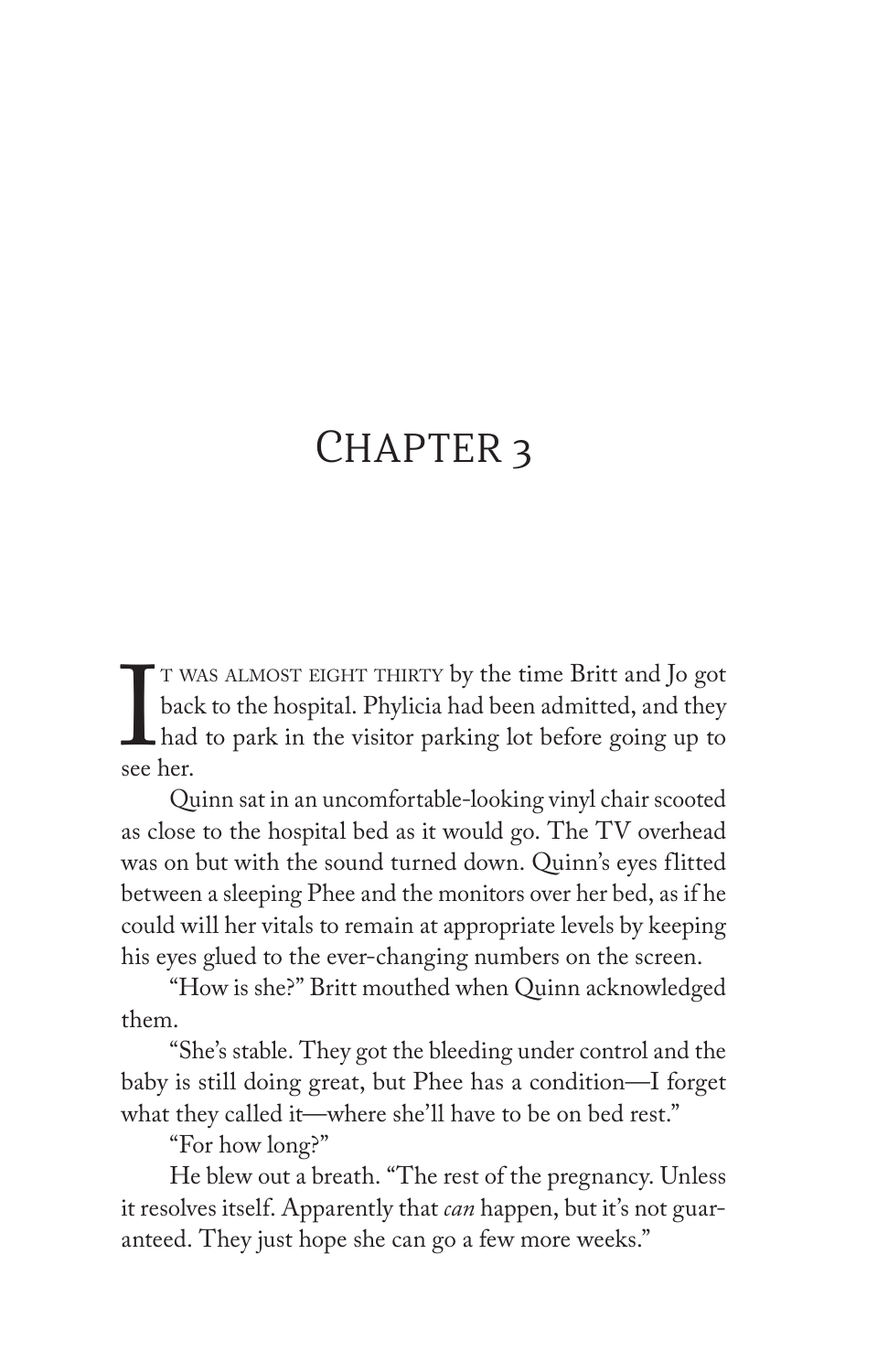"Oh wow." Jo shook her head.

"Tell me about it. How on earth are we supposed to keep this woman down?"

"She'll do it," Britt declared. "For the baby's sake. And yours, Quinn."

"I know." He shifted in his chair. "But she's not going to like it."

"She doesn't know yet?" Jo lowered her voice to a whisper.

"She was awake when the doctor told us . . . It has something to do with the placenta not being where it's supposed to be. Previous placenta? Something like that."

"Placenta previa?" Britt remembered a friend from her book club having the condition. She forgot exactly what it meant, but Mindy had been on bed rest for more than six weeks. They'd even held their book club meeting one month gathered around Mindy's bed. But Britt took great comfort in the fact that Mindy now had healthy twin girls. They had to be three or four years old by now. Of course, they'd been premature and in the hospital for several weeks before coming home. But you'd never know it now.

"Yeah, that sounds right. Placenta previa." Quinn rolled his tongue around the words, then shrugged. "I don't know anything about this stuff. I just know what Dr. Hinsen said about her being on bed rest for the duration."

Britt gave him a wry smile. "I don't envy you trying to keep Phee in bed."

"Oh, she'll do whatever she has to to keep the baby safe, but she's definitely going to be chomping at the bit." Quinn shook his head. "I just don't know how we're going to work out meals and laundry and all that. I mean, I can do most of that stuff but not if I have to keep up with work and the construc—"

"Don't even worry about that," Jo said.

"That's right," Britt echoed. "We'll take care of everything."

"Well, I'm aware that you both have lives too."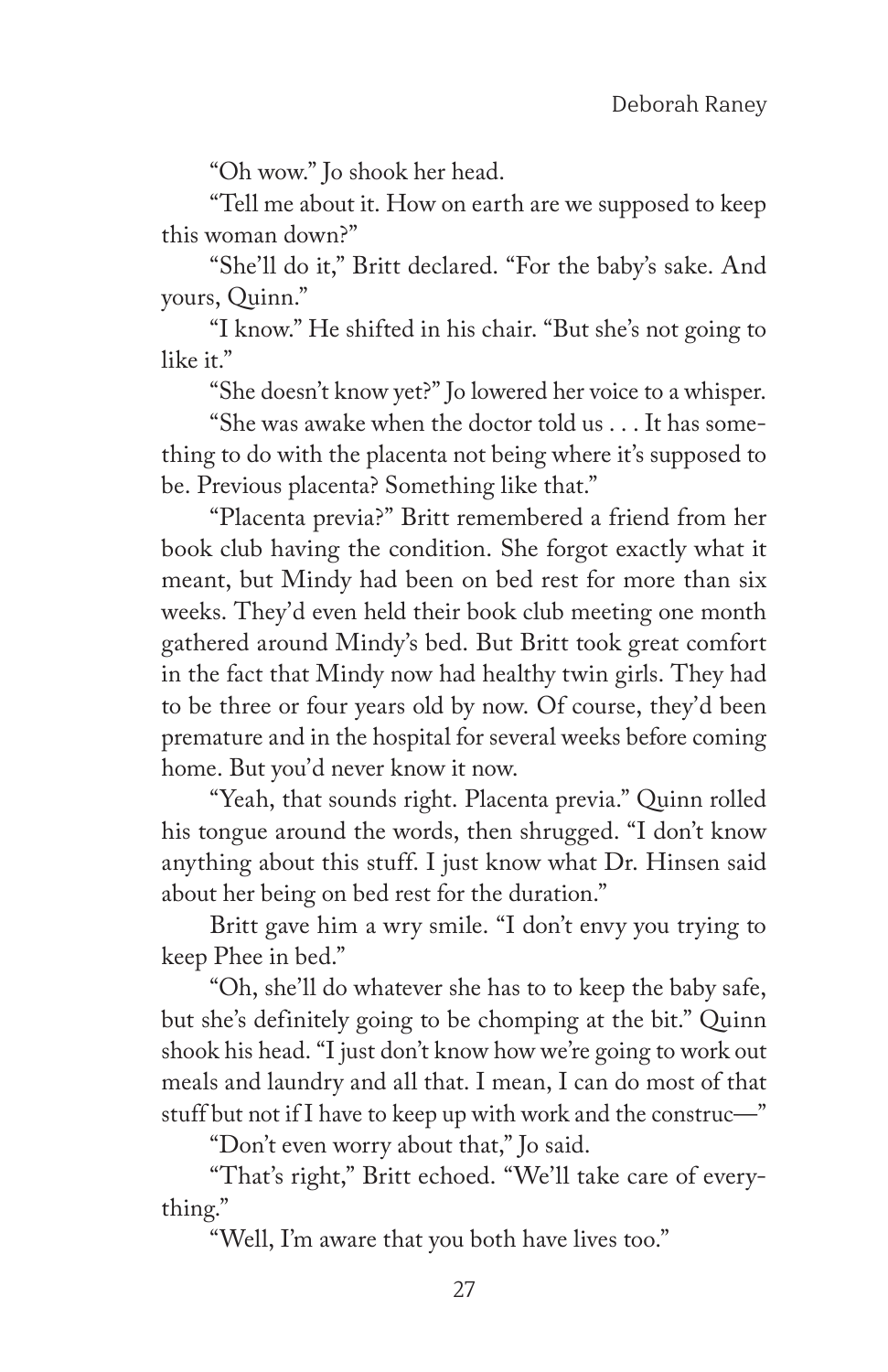"No, we really don't." Britt laughed.

"Hey, speak for yourself." Jo affected a pout.

"Just kidding. But seriously, what are sisters for if not for times like this?"

Quinn swallowed hard and for a minute, Britt thought he might cry. But he straightened in the chair and turned to look between her and Jo. "Listen, you guys go on home. I'll text you later tonight and let you know how it's going."

"Are you sure?"

"Positive. Go home. I'll tell her you were here, and you can see her tomorrow—hopefully at home." Quinn shooed them away with a smile Britt knew was intended to prove to them that he was fine.

She wasn't so sure. But she and Jo navigated the hallways trying to find a shortcut to the parking lot.

When they passed a restroom, Jo held up a hand. "Wait for me. I'll be right back."

She disappeared into the restroom, and Britt looked for an out-of-the-way place to wait. A couple of employees were joking and laughing quietly behind the nurses station, and Britt's ears perked up when she recognized a familiar voice. It took her a minute to realize it sounded like *the* voice. The one that had calmed her so on the phone while she'd waited for the ambulance.

But she was certain it was his voice when the curly-haired girl he was bantering with called him by name: Rafe.

Feeling guilty for eavesdropping, she took a few steps back and leaned one shoulder against the wall, craning her neck for a glimpse of the owner of the silken voice. Unfortunately, he was partially hidden by a pillar, and the part she could see had his back to her. But even with her limited view, she could tell he was tall and athletically built with a shock of blond hair. He wore street clothes—jeans and a sweatshirt.

Britt glanced toward the bathroom door, hoping Jo wouldn't emerge just yet. She was overwhelmed with curiosity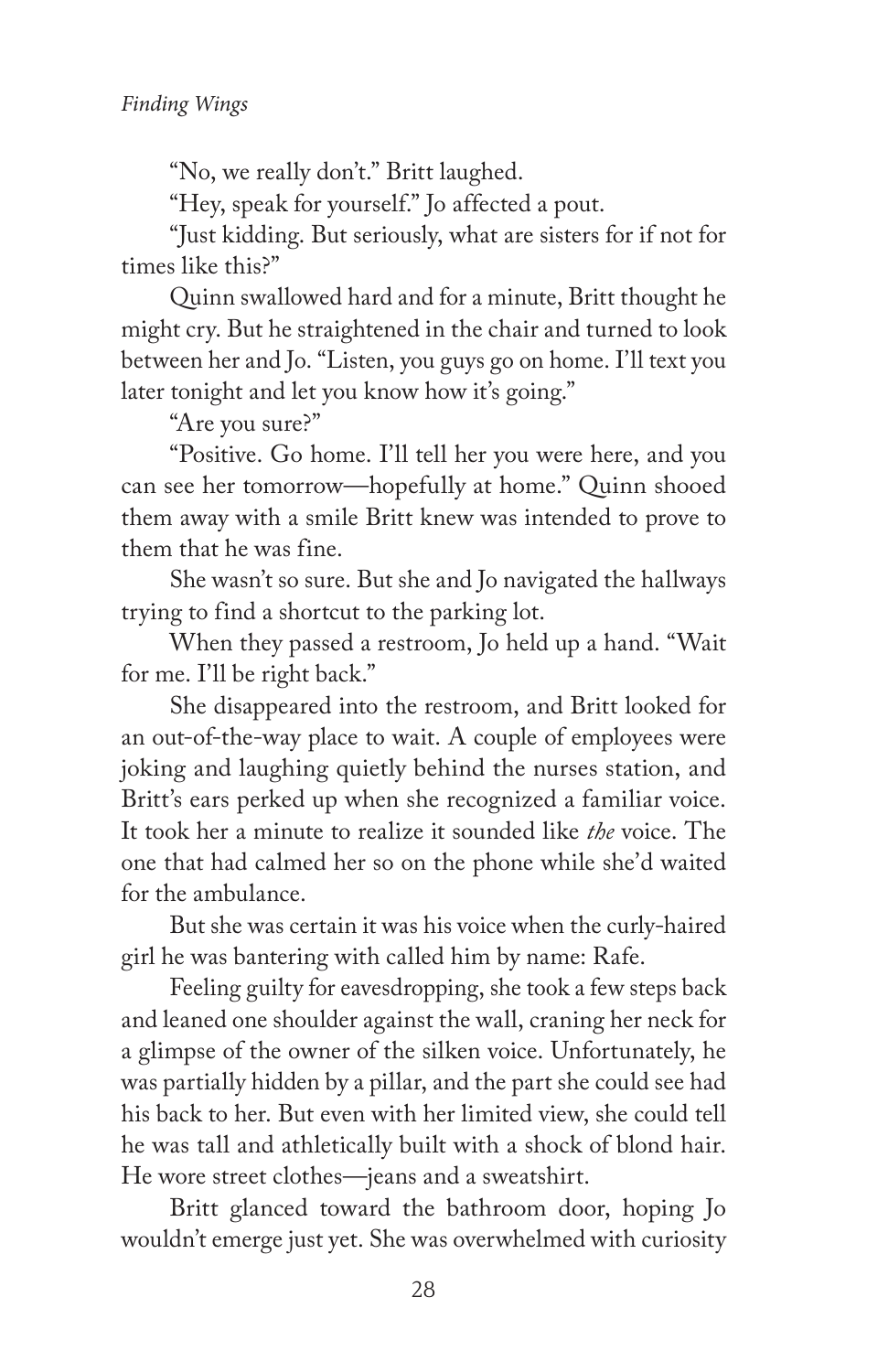about the man who'd been so calm and comforting on the phone.

"Would you have known what to do?" the curly haired girl asked.

"Oh, I could have talked them through it. I had the book open to the childbirth section, just in case."

She laughed. It sounded flirtatious to Britt's ears.

"I'm just glad it was only a phone consult. Let me deal with blood and guts any day. Just don't make me deliver a baby."

"Rafe, that's terrible! Besides, I hate to break it to you, but delivering a baby *is* blood and guts."

"Whatever." He shrugged the shoulder Britt could see from her vantage point.

"So did she have the baby?"

"Not on my watch." His voice turned serious and took on the well-modulated tone she remembered from the call earlier this evening. "But it would have been a miscarriage. She was only about eighteen weeks along. Do you know if they admitted her?"

The curls bounced as she shook her head. "Not that I know of, but I just got here. I haven't made rounds yet."

The girl glanced Britt's way and gave Rafe a pointed look, lowering her voice. He glanced over his shoulder, but Britt looked away before their eyes could meet, quickly pulling out her phone and trying to look oblivious to the conversation she'd been eavesdropping on.

She could hear the low murmuring of their continuing conversation, but she couldn't understand anything they were saying. She had half a notion to approach the desk and inform Rafe that her sister had, indeed, been admitted and that the baby was safe. But the girl—an aide, judging by her uniform intimidated Britt for some reason. Probably because she was clearly flirting with Rafe—who seemed oblivious to that fact.

The door to the women's restroom swung open and Jo came through. "Ready?"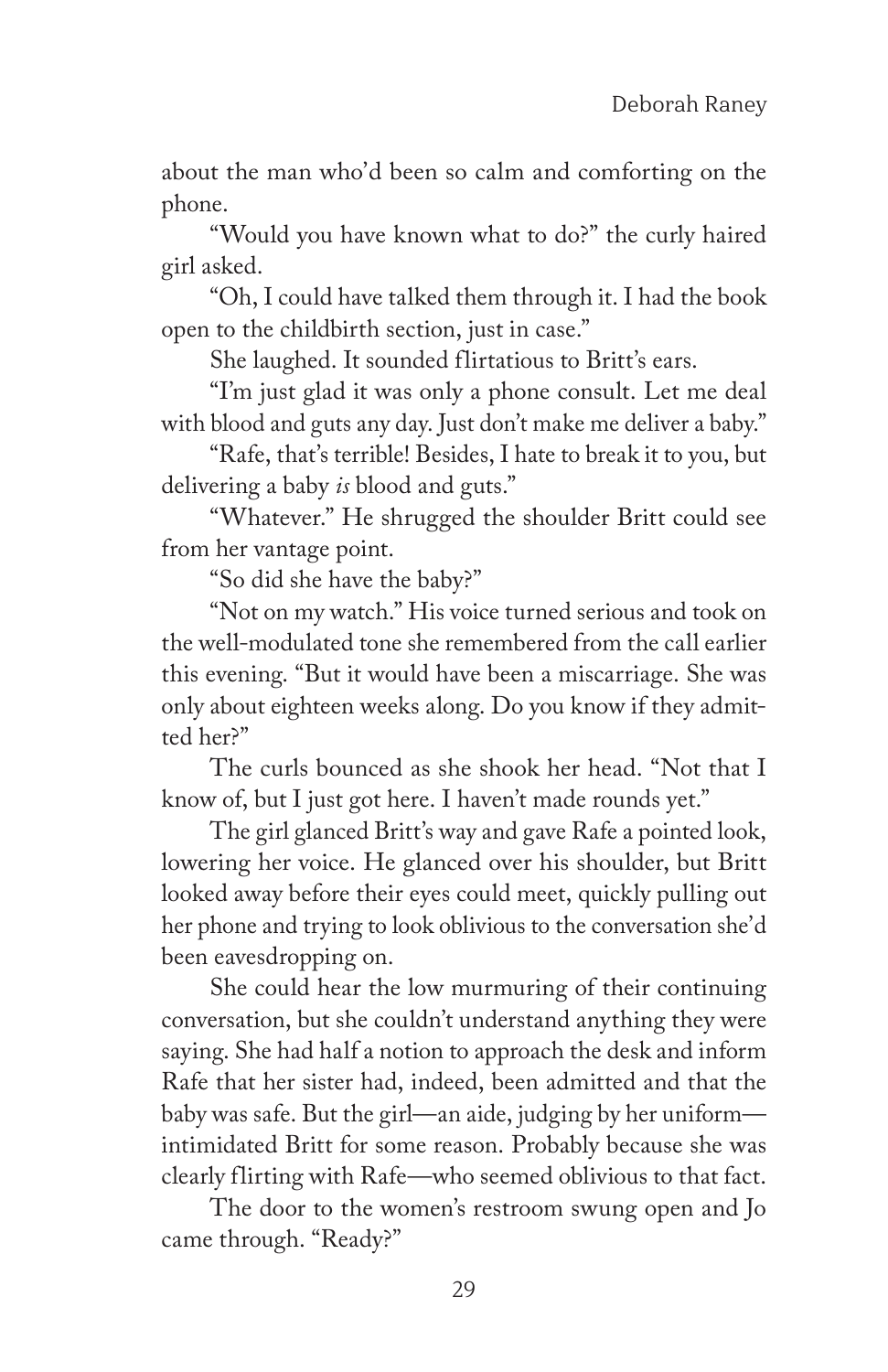Making a split-second decision, Britt held up a hand to her sister. "Hang on. I need to go talk to someone."

"What? Who?"

"I see somebody I know. I'll meet you at the car in just a few minutes." She fished in her purse for the keys and handed them to Jo.

Jo hitched her purse up on her shoulder. "Okay, but please hurry. I have stuff to do tonight and if we have to clean Quinn and Phee's house first, then I—"

"I won't be long, I promise."

Jo hurried down the corridor and Britt considered following her out, her earlier resolve having dissipated. But she would regret it later if she didn't say something. She gathered her courage and approached the nurses station.

The two turned in unison to look at her. The girl—her name tag read Stefani—looked slightly annoyed at the interruption. But she said politely, "May I help you?"

Keeping her eyes on the girl, Britt pointed in Rafe's direction. "I wanted to talk to him."

"Me?" He pointed at himself, eyebrows lifted in surprise.

Britt met his gaze. "Yes. You're . . . Rafe?" Her breath caught. She knew this guy. She couldn't remember from where, but she'd definitely seen him before. Met him maybe.

"Yes, I'm Rafe." He took a step back. His furrowed eyebrows said he wondered how she knew his name.

And indeed, he wore no name tag.

"This might sound strange, but I recognized your voice. You were the EMT I talked to on the phone this evening, right?"

He gave her a strange look and for an awkward second, she worried she had the wrong guy. But it had to be him. That mellow voice was too distinctive. And Rafe wasn't exactly a common name.

"My voice?" He cocked his head and eyed her suspiciously.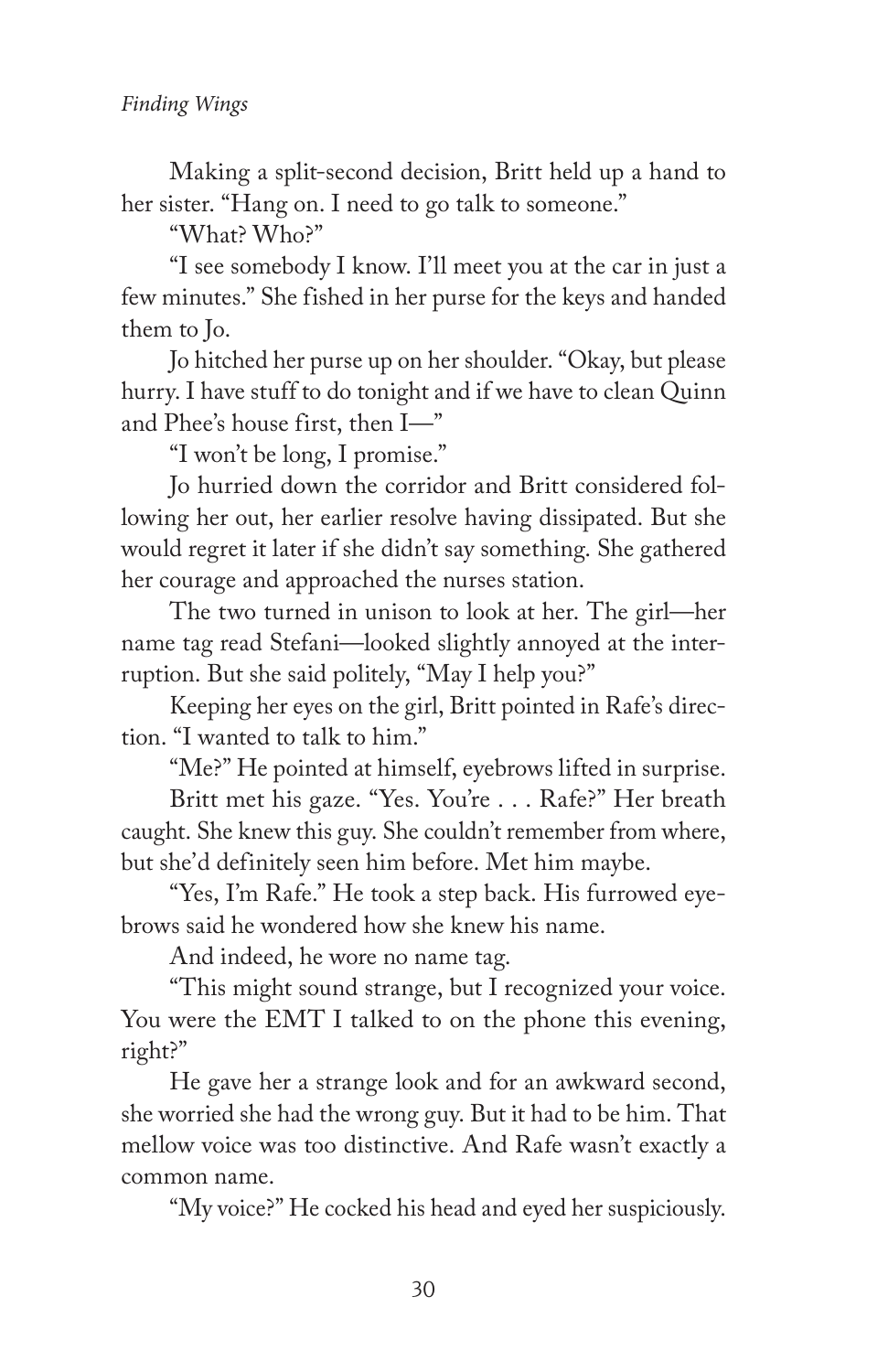She nodded. "I heard you talking out here and knew it had to be you." She quickly decided not to mention that she'd overheard the girl call him Rafe. And that she felt sure they'd met before.

"Wow." He shuffled his feet. "Yes. That was me. How is your sister doing?"

"They're keeping her overnight, but she's going to be okay."

"And . . ." He hesitated. "The baby?"

"Hanging in there."

"Oh. That's good." He shuffled again. "You said that you wanted to talk to me?"

"Oh . . . Sorry. I just wanted to thank you. You really helped me to stay calm during the whole ordeal. That's why I remembered your voice, I think."

"Well, I'm glad." He looked embarrassed at her compliment. "Just doing my job."

"So, you work here at the hospital?"

The curly haired girl—Stefani—had taken a perch on a rolling stool at the counter a few feet away and was working at the computer, but Britt had the distinct impression she was eavesdropping on every word of their conversation. Not that *she* had any room to judge.

"No, I actually work for the Langhorne police department. As an EMT. Just . . . visiting here." He gave Stefani a sideways glance.

*Ohhh* . . . Britt looked between them, feeling like an idiot for not having figured that out by the way they were talking.

Rafe gestured. "Actually, if you'll excuse me, I need to be going."

"Of course." Britt gave an awkward wave. "I didn't mean to interrupt. I just wanted to say thank you."

"I appreciate it." He dismissed her with a nod, then took a step toward Stefani. "I'll see you tomorrow?"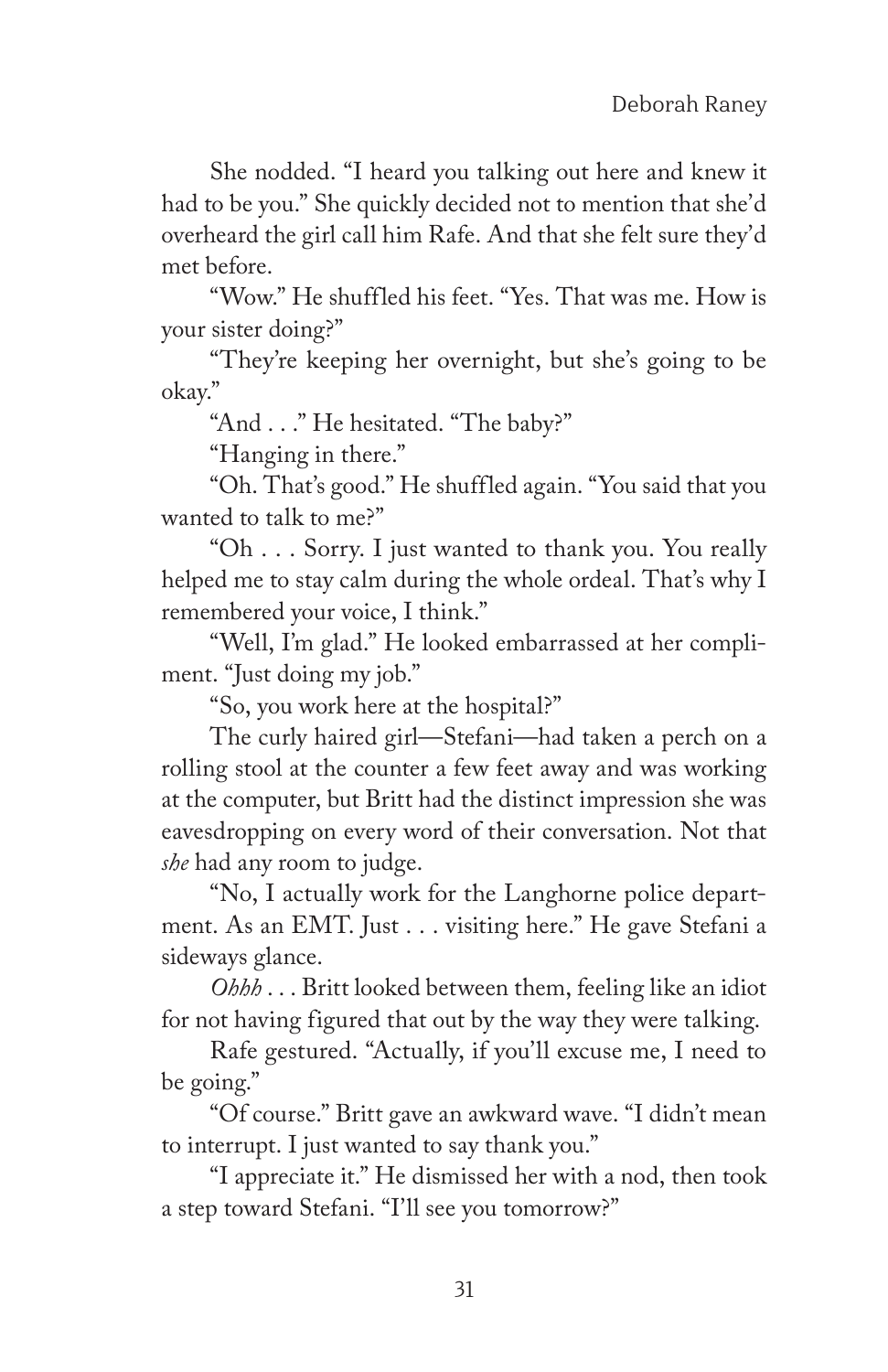"Sure." For being so flirtatious with him a moment ago, the girl had suddenly gone glacier.

Britt turned and hurried down the corridor toward the parking lot, feeling more than a little foolish. But she hadn't gone far when she heard the voice behind her.

"Excuse me . . . Wait up a minute, will you?"

She turned to see Rafe practically jogging to catch up. She stopped in the hallway and waited.

He eyed her with that suspicious gaze again. "Have we met?"

She gave a tentative smile. "I don't know, but . . . you look familiar to me too." She stuck out a hand. "I'm Britt Chandler. But I don't know where we would have met."

"Chandler? Do you have sisters?" Recognition dawned in his eyes. Pale blue eyes framed with lashes that matched his tawny hair. "Two sisters?"

"I do. Do you know them?" She and Joanna were often mistaken for twins. Maybe that was why she looked familiar to him, but that didn't explain where she knew him from.

"I don't know them by name, but I think I know where we met." A twinkle came to his eyes.

"You do? I'm drawing a complete blank."

"I don't want to embarrass you but . . ."

"Excuse me?"

"What if I told you I was a police officer with the Langhorne police department before I started working as an EMT there? You, um . . ." His smile wasn't quite a smirk, but close. "You had a black-and-white cat, right?"

And suddenly, she knew *exactly* where she'd met Rafe Whatever-His-Name-Was. And she wished she could crawl under the gurney down the hall. "That was you?" She shaded her eyes and dropped her head, feeling her cheeks grow warm. "Of course, it was you. Oh boy . . ."

"Nothing to be embarrassed about."

"Oh, easy for you to say!"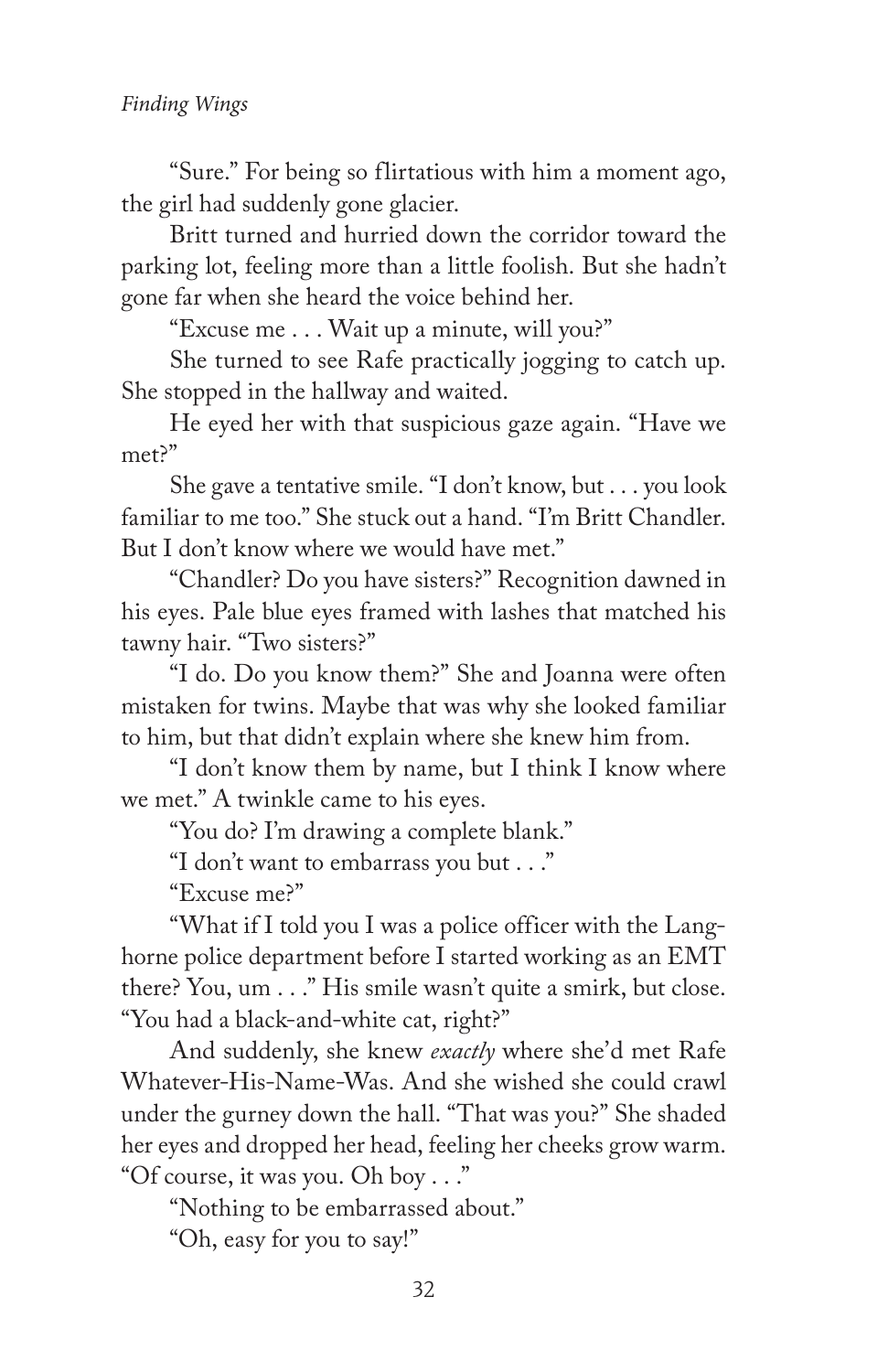"No, it just means you're human. As Mark Twain liked to say, 'Man is the only animal that blushes. Or needs to.'"

That made her blush twice as hard. She dared to sneak a look at him and couldn't help but laugh at the impish grin he wore.

A few weeks before they'd bought the cottages, she'd been staying alone in Dad's house with only Melvin to keep her company. The crazy cat had knocked over a vase in the middle of the night, scaring her half to death. She panicked and called 911. And Rafe was one of the policemen who showed up that night—along with two squad cars and another officer. The whole neighborhood had been awakened, and she'd been mortified for her false alarm. "So you know my brother-in-law?"

"Your brother-in-law?"

"Quinn Mitchell." Quinn had heard about the story probably from Rafe himself—and further embarrassed Britt when he informed her that the story was all over town. By the time it made its way down the pike, the story involved a mischievous cat and "two hot chicks in pajamas"—no doubt the most exciting thing that had happened in the sleepy town of Langhorne in a while. She wondered if Rafe remembered the pajamas part and blushed at the thought.

Seeming not to notice, Rafe frowned. "Quinn? I know him. Sort of. He's a friend of a friend. But I'm not sure what that has to do with . . ." A light came on in his eyes, then quickly turned to worry. "Wait . . . Was it Quinn's wife you called the ambulance for? That's your sister?"

"Yes."

He rubbed his face. "Oh, man. I hadn't made all the connections yet. I'm so sorry."

"Oh no, it's okay. Everyone's going to be fine—Phee and the baby—thanks, in part, to you."

Again, he brushed off her praise. "I don't know about that. But . . . wow. I'm putting it all together now. So that was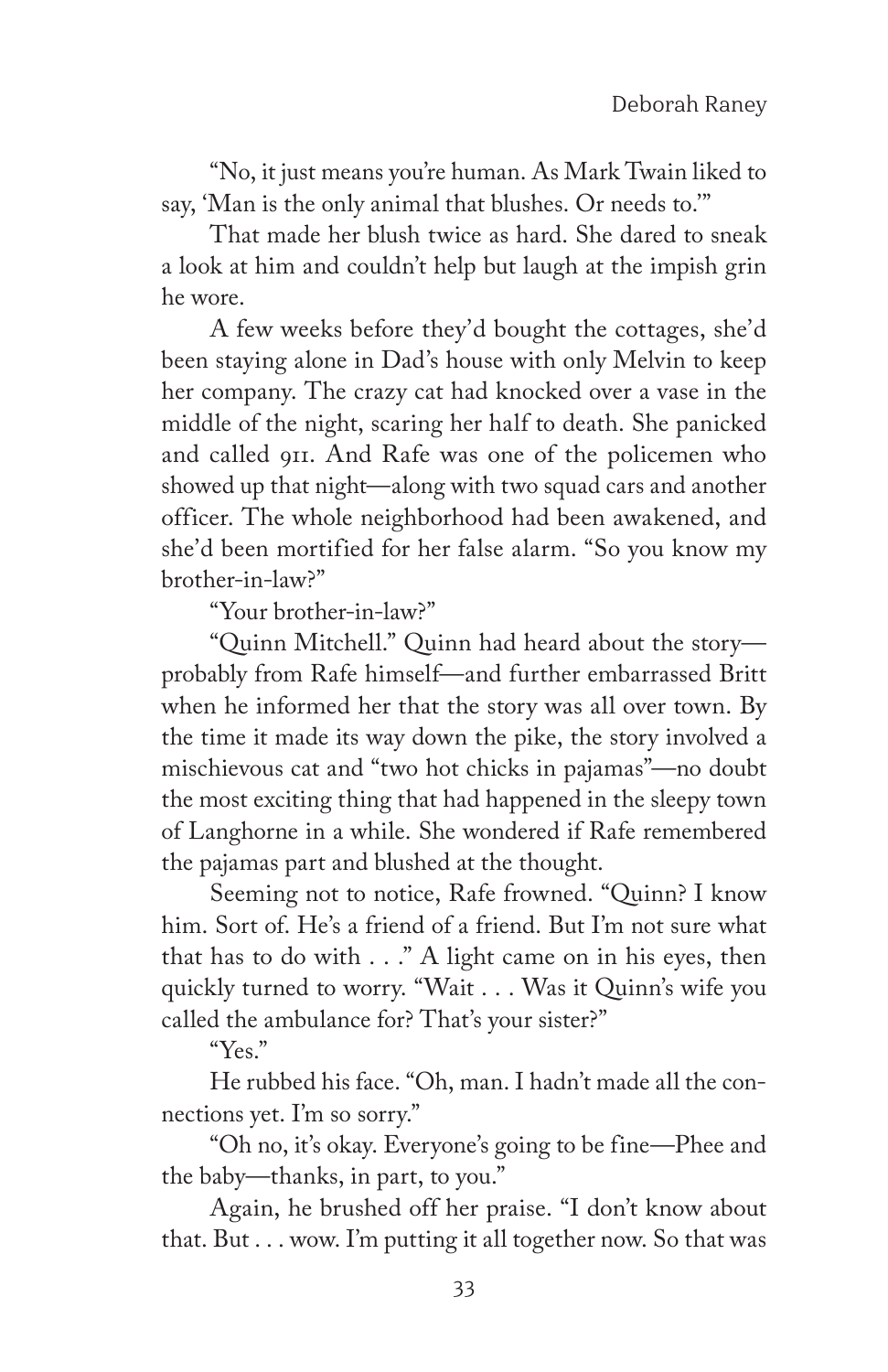you and your sisters that night, huh? No wonder you looked familiar. That's funny."

She cleared her throat pointedly.

"Wait. Not funny ha-ha," he said quickly. "Funny strange— Oh . . . that didn't come out right either. What I meant was—"

She gave him a look. "Yeah, you just go ahead and dig that hole deeper."

He laughed again and suddenly seemed like an old friend.

"You wouldn't want to go get something to eat, would you?" Apparently he was feeling it too.

She hesitated. Was he asking her on a date? "Like, right now?"

He nodded, looking like an eager little boy.

"Thanks, but my sister's waiting in the car for me."

"Oh, sorry. I didn't mean to keep you."

"No problem." She moved toward the door. "Thanks again for your help on the phone tonight."

Following her, he gave a little salute. "Just doing my job."

"Well . . . Good night." She hurried ahead of him, not looking back.

She couldn't deny that their conversation excited her in a way she hadn't felt in a long time. She was only twenty-four, but she'd started to wonder how she was ever going to meet anyone given that her social life consisted of a book club with a bunch of women.

But she also couldn't deny that Rafe apparently had something going with the curly haired Stefani—including a date of some sort, if his "see you tomorrow" was any indication.

No thank you. She wasn't interested in breaking up a couple or being "the other woman." Besides, with Phee in the hospital and needing full-time help after she got home, they were all going to be busy making sure this precious baby came safely into the world a few months from now.

And somewhere in the midst of all that, Joanna and her